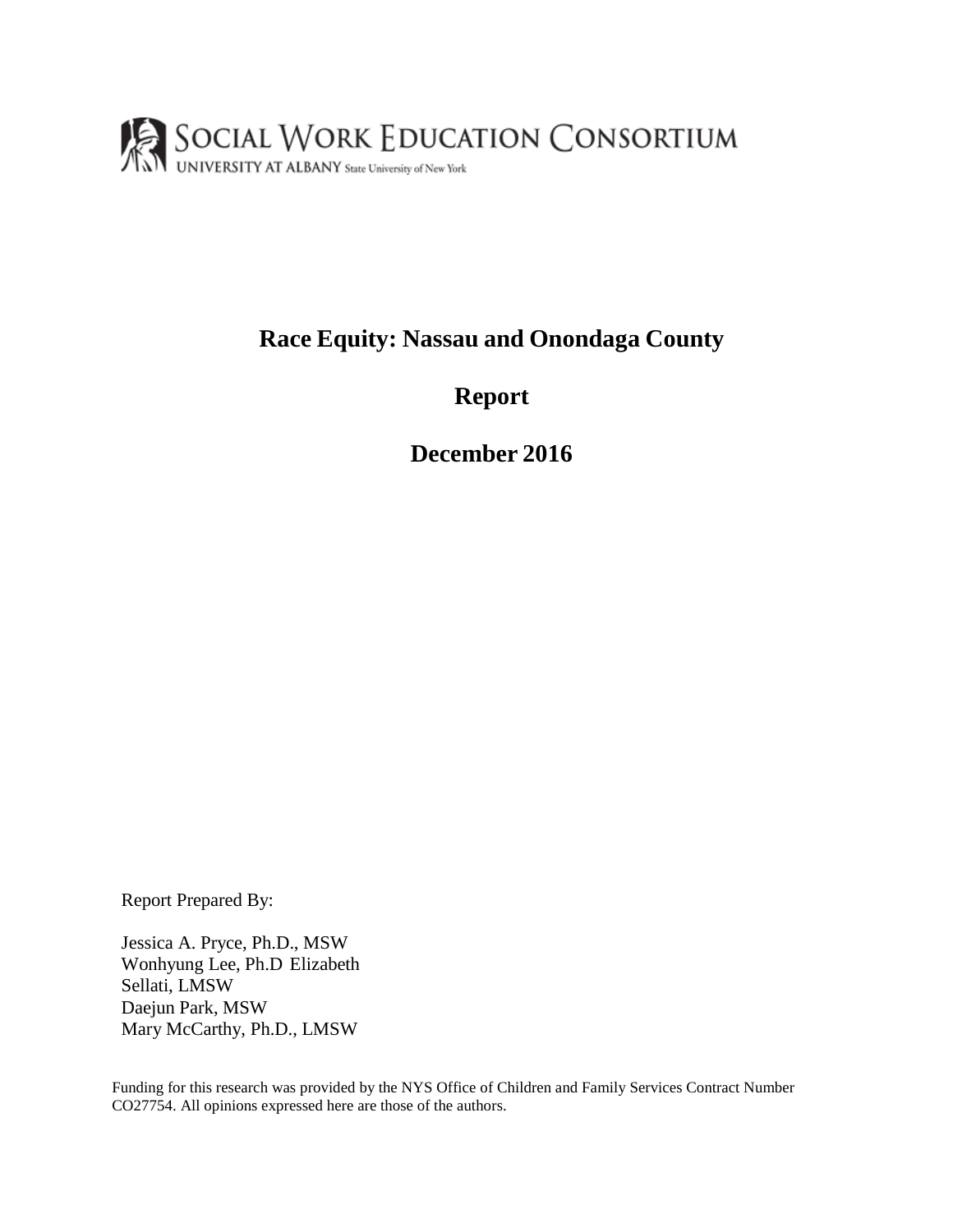#### **Introduction**

Racial disparity within the child welfare system has been a persistent issue. In many states, there have been concentrated efforts to make child welfare decision making more equitable. Particularly, in New York State, where 35 counties have an over-representation of black children in their foster care system, considerable effort has been made at the local, state and regional levels to eradicate racial disproportionality within the last 10 years. In 2009, the Office of Children and Family Services (OCFS) with support from Casey Family Programs, provided grants to thirteen counties in the upstate region to develop strategies to reduce the over representation of black children in their child welfare systems. Data has shown that at least two counties have been able to significantly and positively impact the disparity in their foster care system, Nassau County and Onondaga County. OCFS became interested in what strategies were implemented in those counties with hope that it could inform and mobilize other counties. The Social Work Education Consortium was contracted to prepare a comparative case study with both counties, using document analysis, in-depth interviews, focus groups and field visits as the basis for developing a description of the experiences and practices in Nassau and Onondaga Counties. The findings from the case study provide the basis for making some interpretations that might explain their success in reducing foster care entry for black children.

#### **Research Questions/Interview Questions**

Two professional staff and two doctoral students worked together as the research team for this case study. The research team formulated the central guiding question for the project as well as interview questions for executive leadership and each focus group prior to data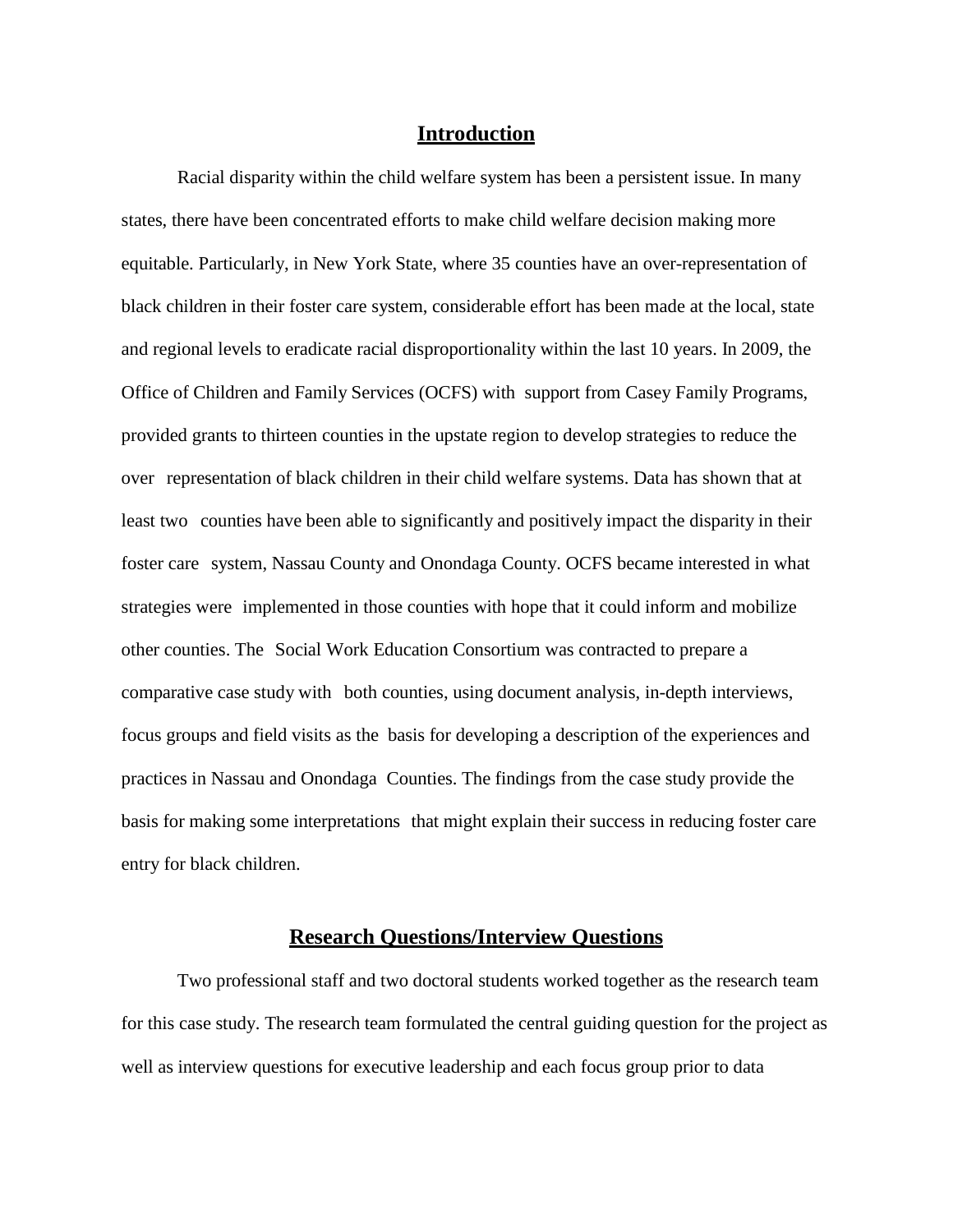collection. The guiding research question was, "*This County has been able to lower their rates of black children in foster care. In your experience, during 2010-2014, what may have caused the decrease?"* All the other interview questions (See Appendix A) were developed centered on this guiding question and also based on the existing data from each county. The leadership teams in both counties reviewed the interview questions and provided their feedback.

## **Methods**

This study used a Comparative Case Study Approach with two New York State counties. Comparative case studies are useful for examining two or more cases in order to produce more generalizable knowledge about causal questions on how and why particular organizations, programs or policies found success or failure (Goodrick, 2014).

The research protocol was reviewed and approved by the Institutional Review Board (IRB) at the University at Albany. Researchers conducted themselves and participants respectfully and ethically. The principal investigator spoke with the Commissioners of each participating county to inform them of the project and obtain consent. Subsequently, each commissioner mobilized their leadership team in order to bring others (assistant directors, supervisors, and caseworkers) onboard the project.

This study was a yearlong project, from January to December 2016, which consisted of gaining the IRB approval for the project, appraising the child welfare racial disparity literature, creating the data collection protocol (i.e. interview questions, focus group discussion topics), and analyzing data using the qualitative data analysis software, ATLAS.TI. The data collection protocol was reviewed by the Director of Strategic Partnerships at the OCFS as well as the senior leadership from each participating county.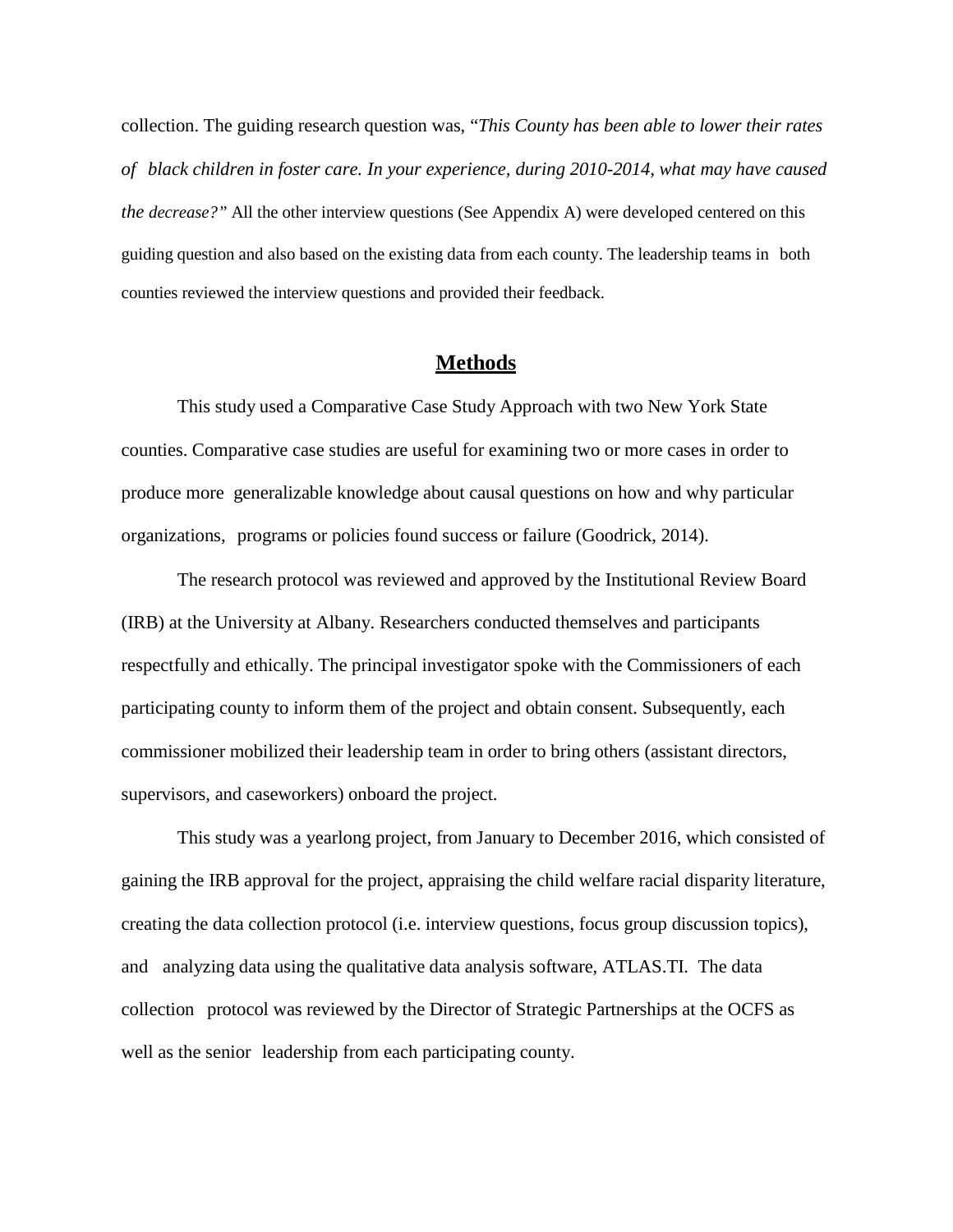Nassau and Onondaga Counties showed noticeable improvement in the ratio of black children who were being placed in out of home care. In Nassau County, in 2010, black children were 14-15x more likely to be placed in foster care compared to Caucasian children. In 2013, black children were 11x more likely to be placed in foster care compared to Caucasian children (OCFS, 2015). Likewise, in Onondaga County, in 2011, a black child was 6x more likely to be placed in out of home care. Within the next year, 2012, the county had cut that in half, where black children were 3x more likely to be placed in foster care (2015). This is a significant reduction as OCFS data reported that statewide the foster care system was comprised of 75% Black or Latino children (2009).

#### **Study Participants**

The participants in this study consisted of employees in each child welfare agency who had involvement with the decision making process, in terms of removing a child and placing them in foster care. Leadership in each county sent out an invitation to their staff and encouraged them to join the focus groups. Participants included, Commissioners, Directors of Service, Assistant Directors of Services, Staff Development Coordinators, Supervisors, and frontline Caseworkers. All participation was voluntary. Each participants provided unique perspectives of the decision making process in Child Protective Services (CPS): Commissioners provided insights into their agency structure and organizational policies; Directors and Assistant Directors provided information on their experience with implementing and overseeing programs; Staff Development coordinators gave overviews of what trainings have been provided to their counties; Supervisors offered perspective on directly supporting their caseworkers in their practice and decisions; and caseworkers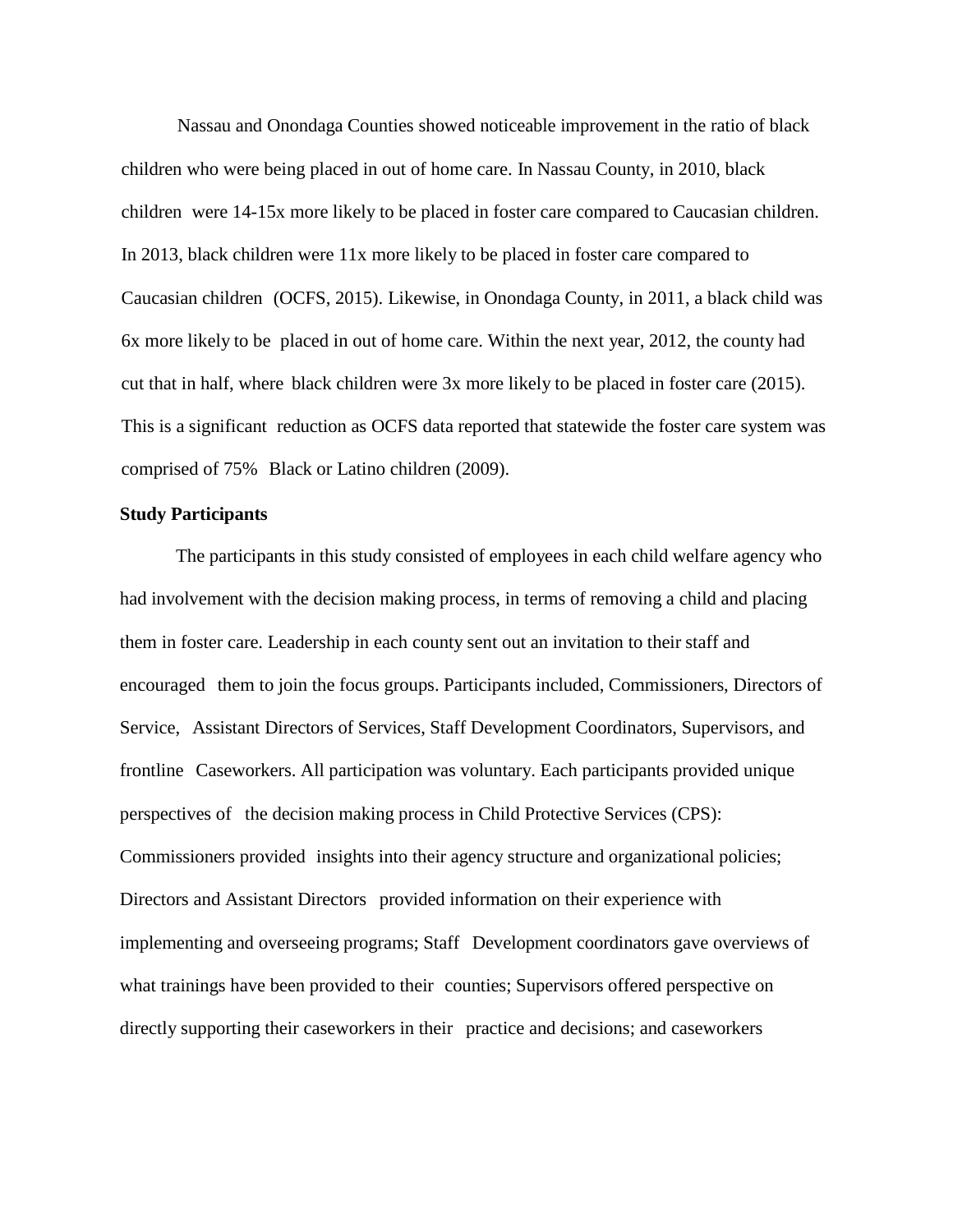provided examples of their close relationships with families in crisis and managing the weight of decisions.

#### **Data Collection Procedures**

During a 2-month period, the research team traveled to each county to conduct 90 minute in-depth face-to-face interviews and 90-minute focus groups. The following table shows how the data collections strategies were delineated by participant.

| <b>Participants</b>                   | <b>Data Collection Strategy</b>        |
|---------------------------------------|----------------------------------------|
| <b>Social Service Commissioners</b>   | <b>Face-to-face In-depth Interview</b> |
| <b>Directors of Service</b>           | <b>Face-to-face In-depth Interview</b> |
| <b>Staff Development Coordinators</b> | <b>Face-to-face In-depth Interview</b> |
| <b>Assistant Directors of Service</b> | <b>Focus Group</b>                     |
| <b>Supervisors</b>                    | <b>Focus Group</b>                     |
| <b>Caseworkers</b>                    | <b>Focus Group</b>                     |

#### **Analysis**

The collected interviews and focus groups were transcribed for content analysis. In total, there were over 700 minutes of audio collected from interviews and focus groups, which resulted in 84,000 words on 175 pages of transcriptions (See Appendix C). The qualitative data analysis software, ATLAS.TI was utilized to code and organize the collected data. Each member of the research team imported their transcriptions in the ATLAS.TI program and, using software prompts, they coded all data from each interview and focus group. In examining this breadth of data, there was an iterative and recursive process of coding and familiarization with commonalities and variations. The analysis was done utilizing a 3-prong coding system which included, *preliminary coding, neighbor coding, and selective coding.*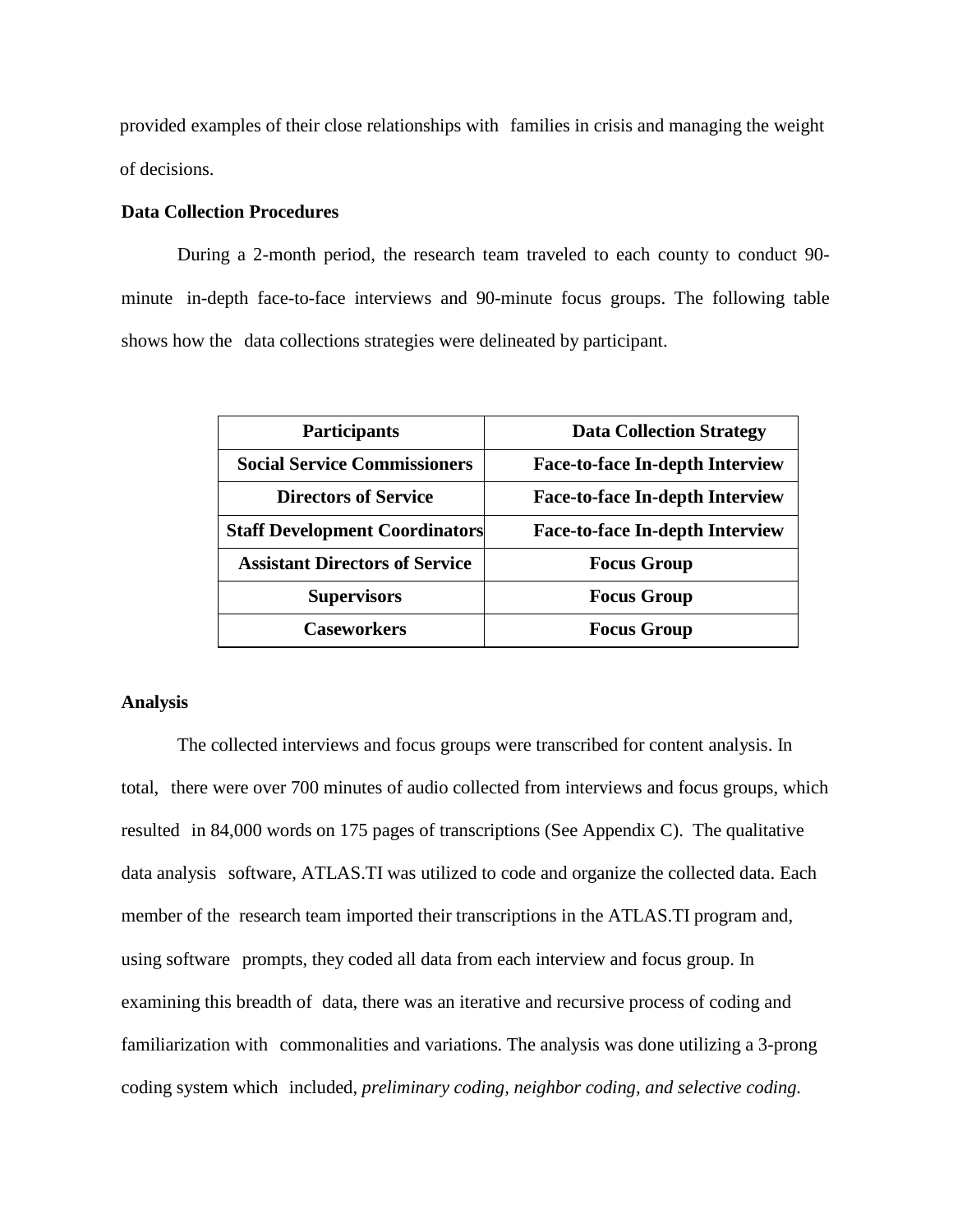After the preliminary round of coding, each member created *Code Neighbors*. Code Neighbors are a thematic grouping where ATLAS.TI groups codes and notates where they are found throughout the transcript and shows if they are similar to other codes. As this process continued, a master codebook (See Appendix B) was created which housed every code that emerged from the data. There were approximately 20 codes that emerged from the data. The principal investigator examined the codebook and established main themes through *Selective Coding* (Rabinovich & Kacen, 2010)*.*

#### **Findings**

This project sought, through qualitative inquiries, to investigate what factors contributed to the decreases shown in these counties. The findings discussed in the following section are organized by main themes, which were identified thorough selective coding. The research team suggests that each theme below made significant impact on the lowering of racial disparity in Nassau and Onondaga County. Some themes are shared between the two counties, and some are unique to a particular county.

#### **Common Themes from Both Counties**

#### **Disproportionate Minority Representation (DMR)-Pilot Project Grant**

With support from Casey Family Programs, there was a DMR grant provided to 13 counties throughout NYS (G. Owens, personal communication, November 22, 2016). Onondaga and Nassau were both recipients of that DMR grant. The grant amounts varied depending on the county. The DMR grant was awarded in order to support activity planning, training, technical assistance, data collection and implementation of strategies that reduce the over-representation of Black and Latino children in out-of-home placement (OCFS, 2009). In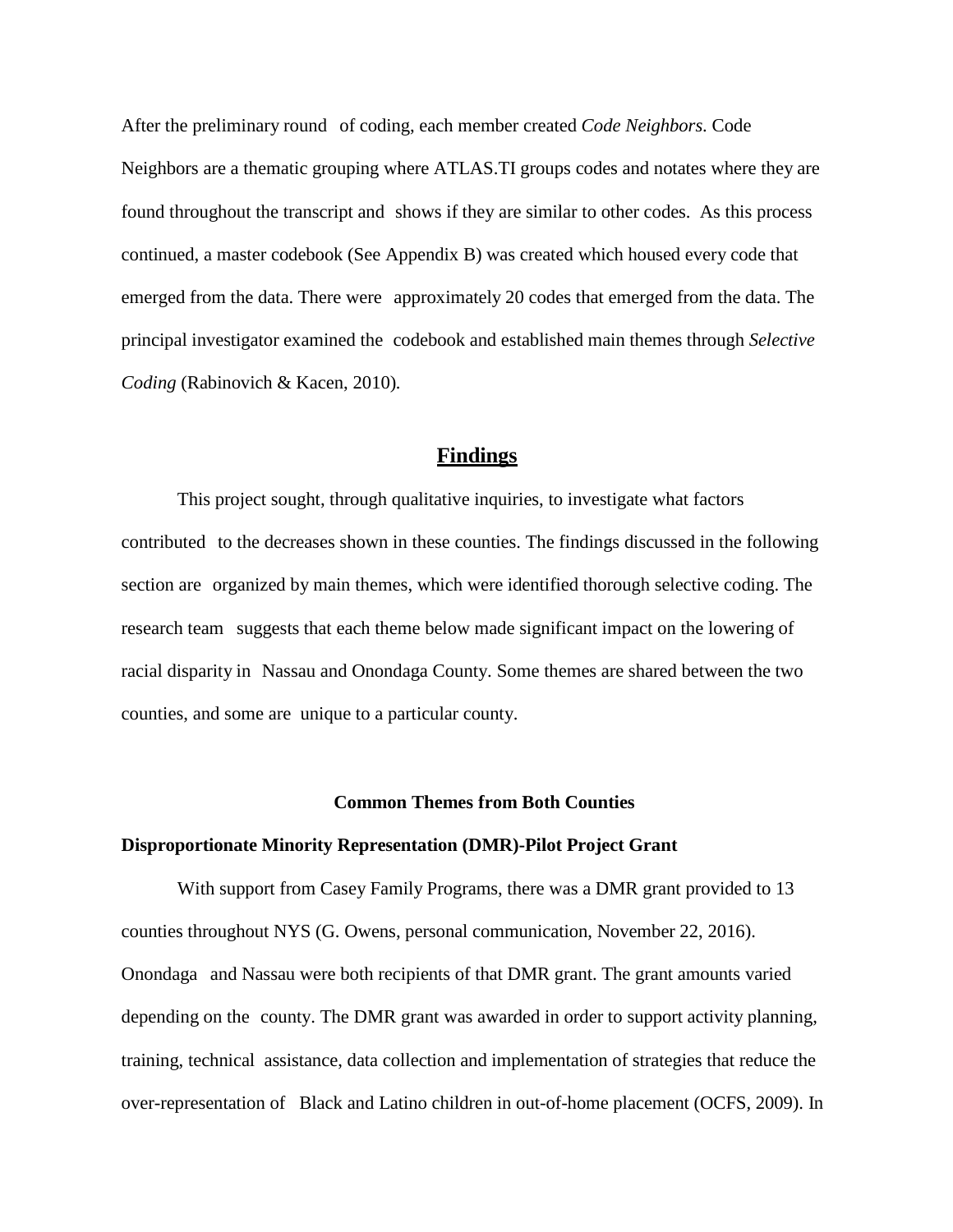all interviews with Social Service Commissioners, and Directors of Service, they viewed the DMR grant as the impetus to their work on racial disparity issues. A commissioner explained their reaction to receiving the grant:

"We were aware of the racial disparity in our work, though how we were going to approach it was still up in the air. It made us all very happy to receive our grant awardee letter from OCFS which really introduced the DMR work."

#### **Training: Staff Development**

The data found that both Nassau and Onondaga counties prioritized staff development throughout that past 5-7 years. Three trainings repeatedly came up during data collection; The *Race Equity Learning Exchange (RELE)* by Katib Waheed, and *Knowing Who You Are* by Casey Family Programs, and *Bridges out of Poverty* by Denise Schaller. Not all trainings are mandated, though Mr. Waheed's course, RELE and the *Knowing Who You Are* training was mandated for all directors, assistant directors, supervisors and caseworkers. The staff development coordinator commented:

"People were on time and we didn't have to hunt people down. It was a great opportunity to learn what others' experiences have been."

Focus group participants reported that Bridges out of Poverty was *"tremendous."* One assistant director stated:

"Bridges out of Poverty really taught me how to reach some people. My assumptions were off, and I remember being struck by that. How do we reach them? Teach them? It taught us how to give clients something to build on their own."

Caseworkers are the ones on the frontlines and their perspective of the trainings were important to note. For the most part, caseworkers felt that they gather valuable information from the trainings, but it is important to follow up and hold everyone accountable to the information that they received. Nassau County has put committees in place to follow up with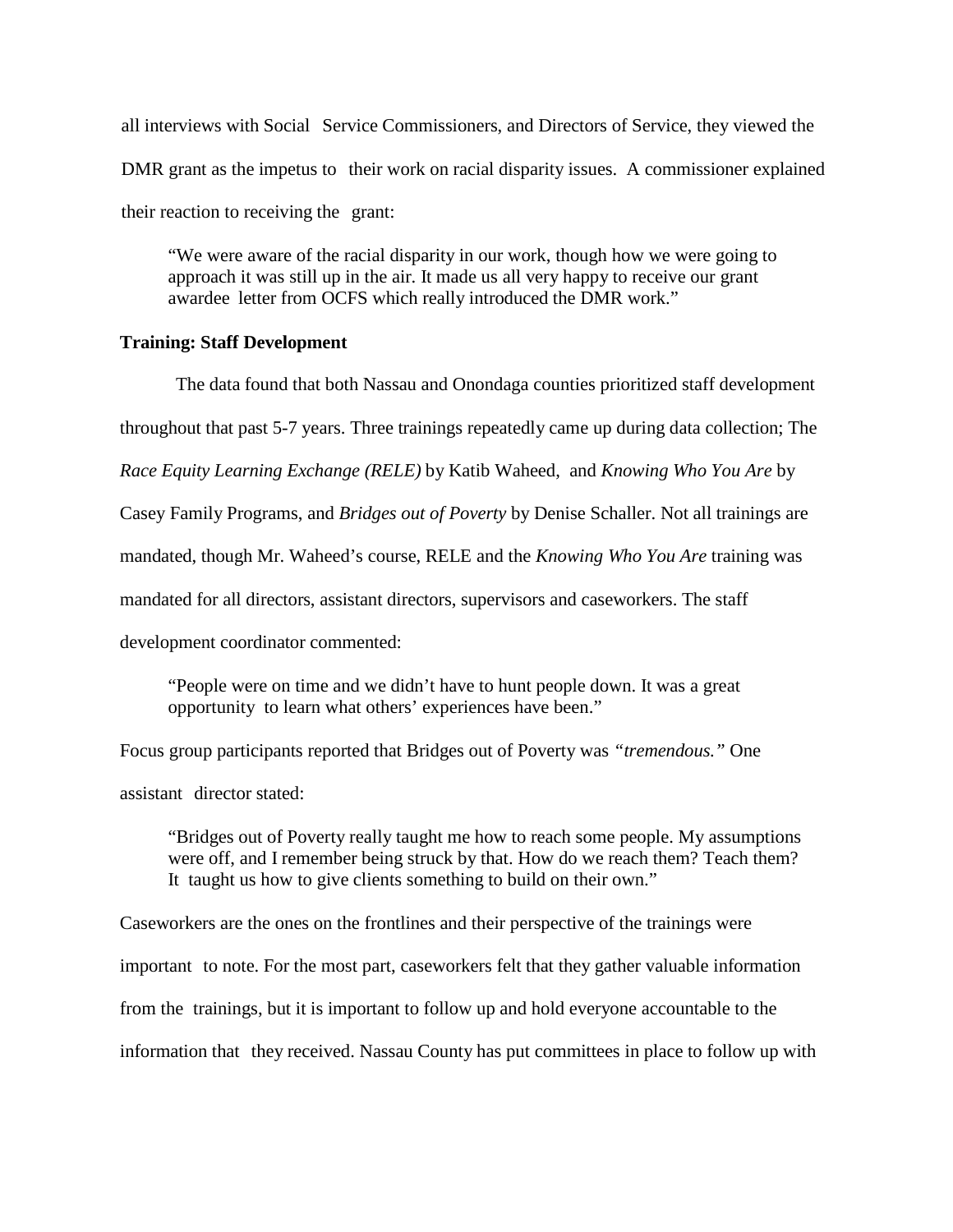caseworkers and supervisors in an effort to facilitate continual learning. A director of service

stated:

"In terms of follow-up, we also have a workgroup for caseworkers and supervisors, and then we have a stakeholder's group/executive group where we meet monthly. That group discusses DMR and RELE (training). And with RELE, we created a third day follow-up to the 2-day training, we broke down the objectives into flow charts that outlined how we could make changes and reduce the inequity. We are now creating action plans, what we can change, time for change, and we are developing that with the active group."

#### **Community Services**

Nassau County Department of Social Services and Onondaga County Department of

Social Services offer numerous resources and programs to families in the community. The

quantity and type of services provided by each county was noted *twenty* times throughout the

individual interviews and focus groups. One Onondaga County caseworker discusses the

quantity and types of services available to families in need, as well as the role that

caseworkers play in linking families to these resources.

"We have a lot of services…we do a pretty good job as an agency putting information out to our workers about what's available to our families and then connecting our families to those things before we're even getting to the point where we would have to do a removal."

This statement emphasizes both the abundance of services available and the preventive nature of some of these services. Both aspects are central to understanding the connection between community services and reduced racial disparity rates for children entering foster care in Nassau and Onondaga counties.

## *Services, Programs and Resources*

*Exceptional Family Resources*, a comprehensive manual of different programs and services, is a resource guide given to each caseworker at Onondaga County Department of Social Services (DSS). The 73-page manual details various community agencies that offer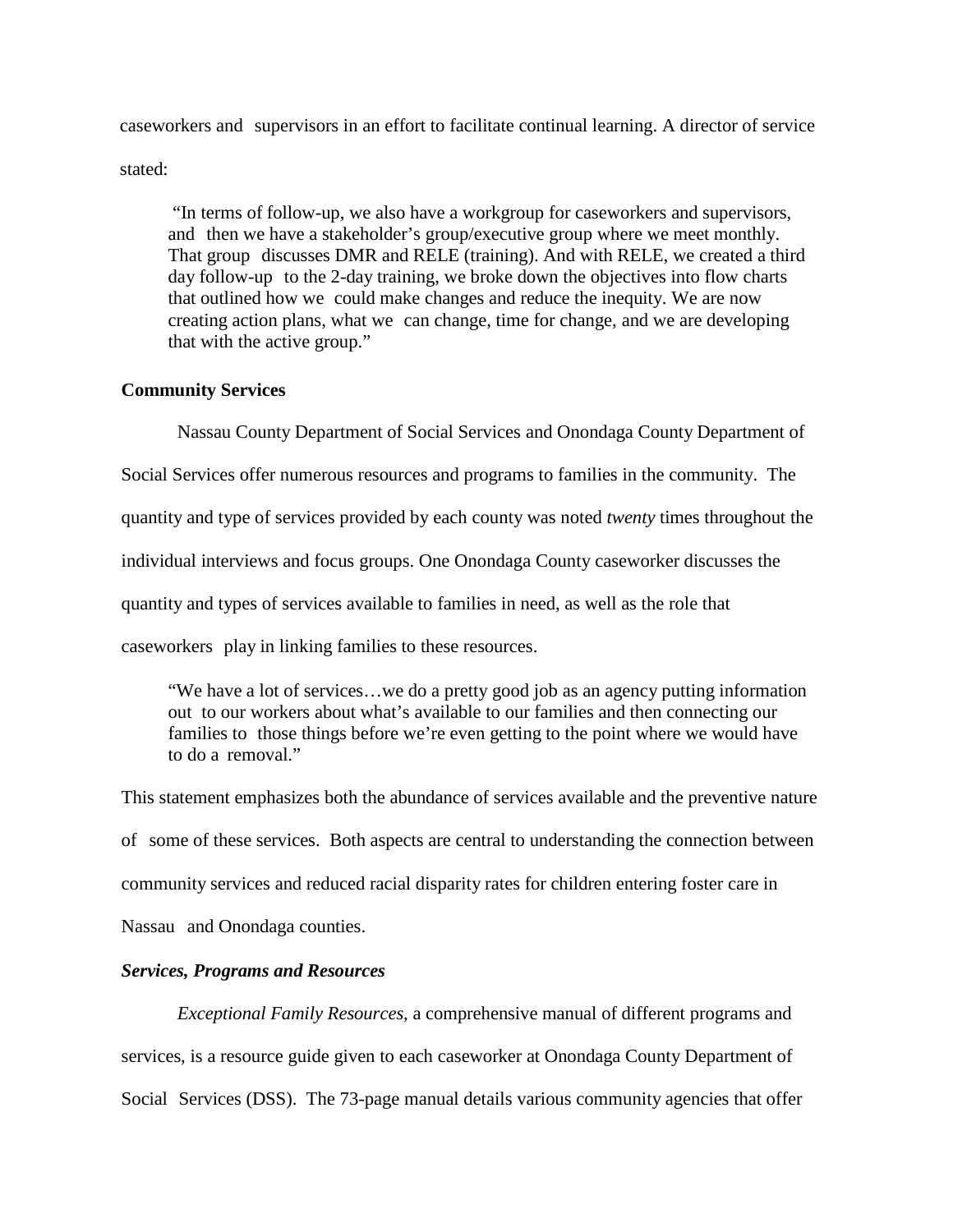specific services to families and community members in need. Counseling, early childhood education, after school programs, behavioral health, financial support, insurance, legal and advocacy help, housing, vocational and continuing education, transportation, trainings and emergency services are amongst the many resources available. Onondaga County caseworkers also mentioned many other resources in addition to the services listed in the manual. Refugee services, the Syracuse Community Health Center and "Give to Others" are amongst the services that caseworkers identified as helping families in need that were not listed in the *Exceptional Family Resources* manual.

Nassau County offers similar services, as presented in the *Nassau County Department of Social Services Annual Report 2015* and on the department website. The services include, domestic violence, housing, employment, medical, daycare, and community outreach, legal, financial, and emergency services. Despite the large amount of services one must be aware of when helping families and individuals, there is recognition that these services are necessary to achieve agency goals. A caseworker stated:

"But when it comes down to it, we realize that our goal is child focused: reducing risk, increasing safety."

Offering a variety of community services to children and families is one way that caseworkers can reduce risk and increase safety. It is possible that the increased availability of community services has spread to all families in the community, including African American and Latino families.

#### *Preventive Services*

Preventive services are unique in that they aim to provide support to families in the community in an effort to prevent children from being removed from the home. Some preventive services are voluntary whereas others are mandated. However, all preventive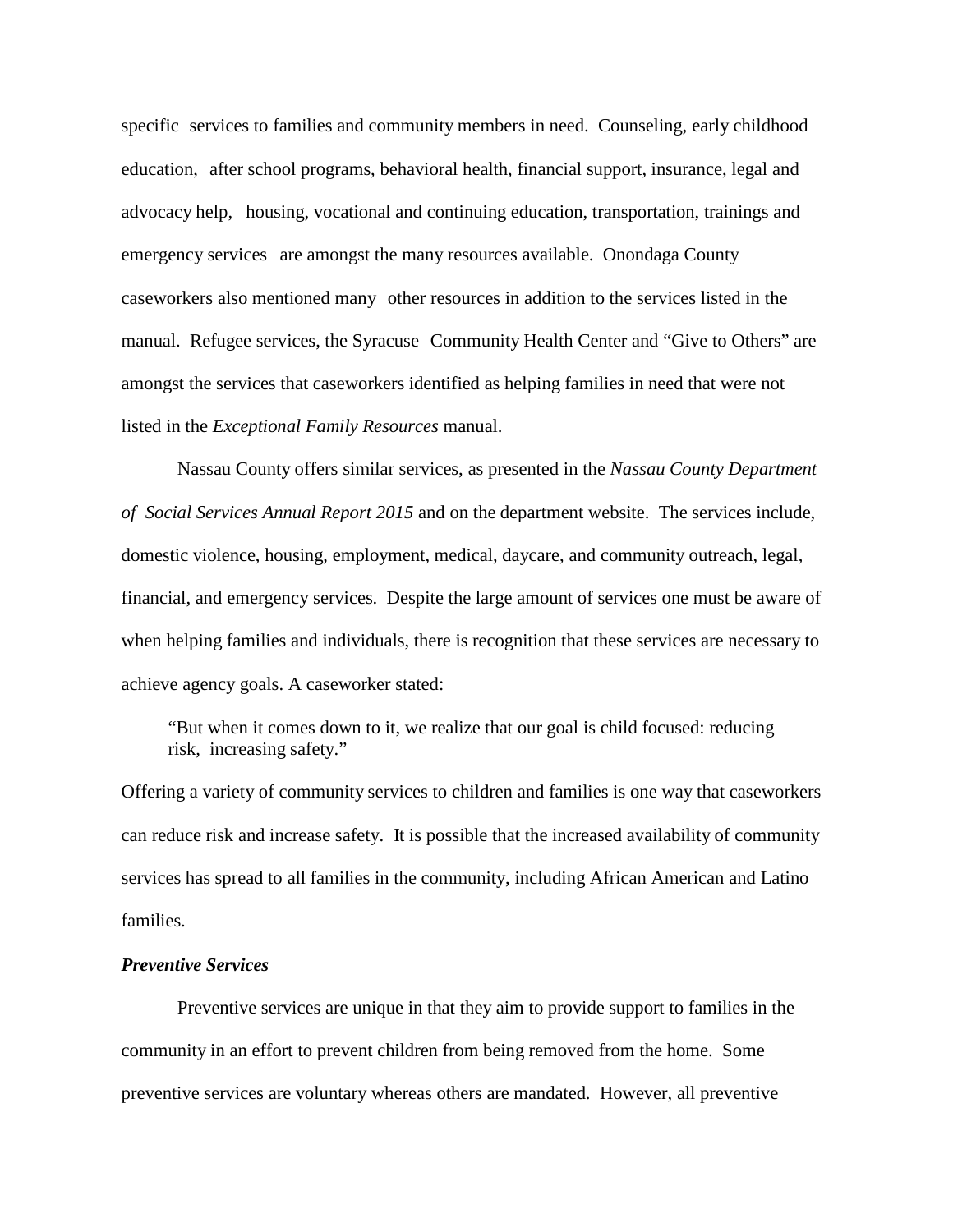services aim to prevent removal. Nassau County and Onondaga County caseworkers, Assistant Directors and Directors all mention the pivotal role that preventive services play in child welfare. One caseworker notes the importance of addressing current problems to prevent future removals.

"We need to nip this in the bud now before 6 months, a year, 5 years down the road we get to the point where the children are no longer safe in their environment."

And another director links preventive services with the decrease in the number of children in foster care.

"Our number of children in foster care decreased dramatically over the years. So why is that? Maybe it's because we are providing better services to the family, we're giving them more preventive services…we're more into maintaining families and giving them the skills that they need."

Preventive services are used throughout Nassau and Onondaga counties to "stabilize the family" and provide the necessary resources, programs and skill-building "before we're even getting to the point where we would have to do a removal." Purchase Preventive Services, Family Support for Student Success, Family Connections, "Let's Go to Kindergarten," and Family Support Center are amongst some of the specific programs mentioned that aim to prevent removals.

#### *Family Assessment Response (FAR)*

Family Assessment Response (FAR) is a preventive service that both Nassau and Onondaga counties offer to families. When a child abuse report is made and sent to the county, districts with a FAR program can select to assign the case to FAR instead of pursuing a formal CPS investigation. FAR counties have specific criteria for which cases can be considered for a FAR response. FAR is a voluntary program that one director describes as "service-oriented rather than being investigation-oriented."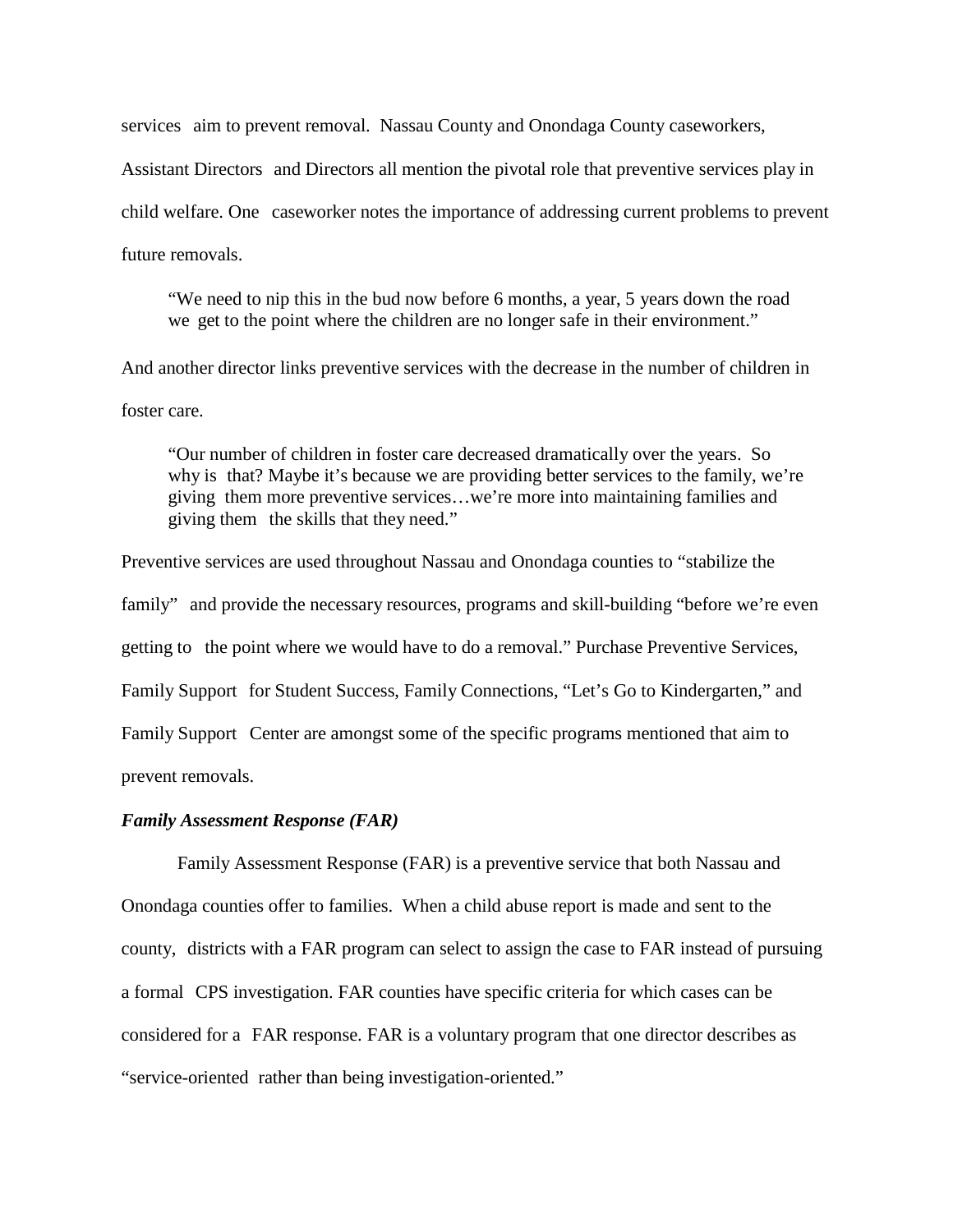"It [FAR] helps reduce the number of cases that are being investigated and it helps give more services to families that might have issues that don't rise to the level of abuse and neglect."

In Onondaga County, one supervisor noted that "every single one of our new employees has been through FAR assessment response training." This training focused on family engagement principles and working with the family to link them with appropriate services. In Nassau County, a caseworker and a director indicated that FAR is implemented in areas targeted by DMR.

"[FAR results in] less kids getting removed, less kids getting trapped in the investigation process, more families that get helped and less recidivism."

Another aspect of FAR, explained by a director, allows caseworkers to use various styles of questioning, models and principles that will help each family meet their unique needs and build the skills necessary to prevent children from being removed from the home and placed into foster care. The premise, according to a director of service, is that "every parent has these skills"; FAR caseworkers work with each family to enhance these skills and expand their resources. Both Nassau and Onondaga counties have seen a reduction in the rates of African American and Hispanic children who are placed in foster care.

#### **Community Collaborations**

Collaborating with other systems in the community that impact children and families is a concept that was emphasized in individual interviews and focus groups conducted in both Nassau and Onondaga counties. In fact, community collaborations were mentioned *16*  different times throughout the transcripts. In Nassau County, there is a focus on the importance of giving a voice to each community agency and coming together to share ideas. Large stakeholder meetings are known to occur in Nassau County. Here, many community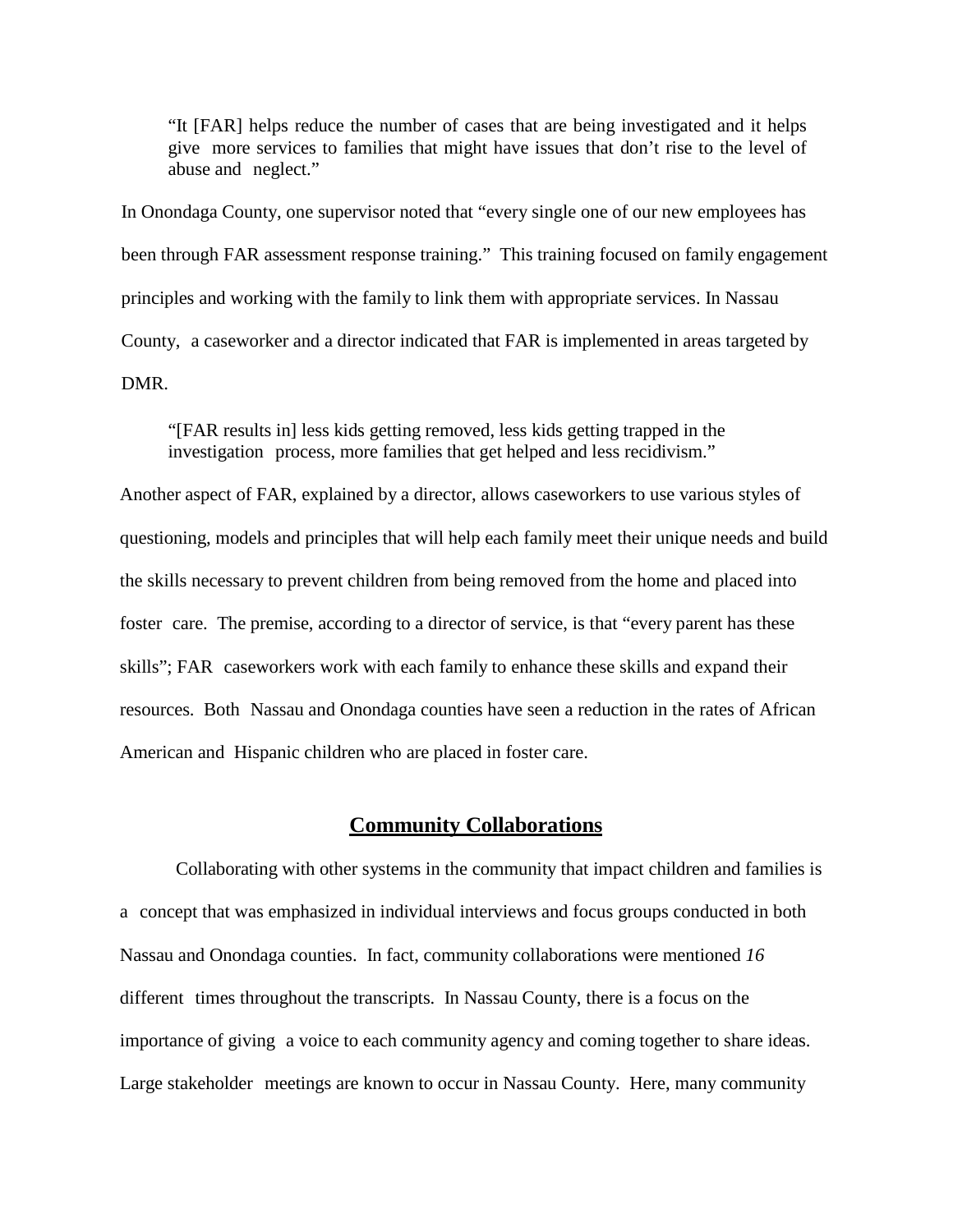agencies (i.e. Department of Juvenile Justice, Foster and Adoptive Parent Association, Office of Minority Affairs, Hispanic Counseling Center and others) come together to discuss potential solutions to the problem of racial disparity in foster care. A director explains,

"And we tried to just get different people to kind of put a voice to, "How do they think we need to approach it? And how can everybody kind of get together to try to reduce racial disparity?"

Other events, such as community trainings and the event, "Make it Happen," also bring community agencies together to directly address the racial disparity in foster care. "Make it Happen" specifically focused on the DMR zip codes in Nassau County. Members of the clergy, school districts and numerous community organizations were brought together to brainstorm ways to reduce racial disparity in these particular zip codes. As one director states, "You can't do it on your own." Collaborative partnerships promote community involvement and investment.

#### *School-Based Initiatives*

While Nassau County focused on various community agencies partnering together to address racial disparity, Onondaga County focused specifically on school-based initiatives. Programs such as "Say Yes", Family Support for Student Success, and the Syracuse Promise Zone were identified as school-based initiatives. The purpose of these initiatives is to have families and schools partner together to try to match specific services and interventions to the needs of both the caregivers and the children in an effort to reduce risk and increase safety. After school care, medical, behavioral and mental health treatment are amongst the many services that school-based initiatives can offer to families. A caseworker stated,

"Our schools and our families love this program…we put a lot of money into [school- based] services into our community and I think it makes a big difference."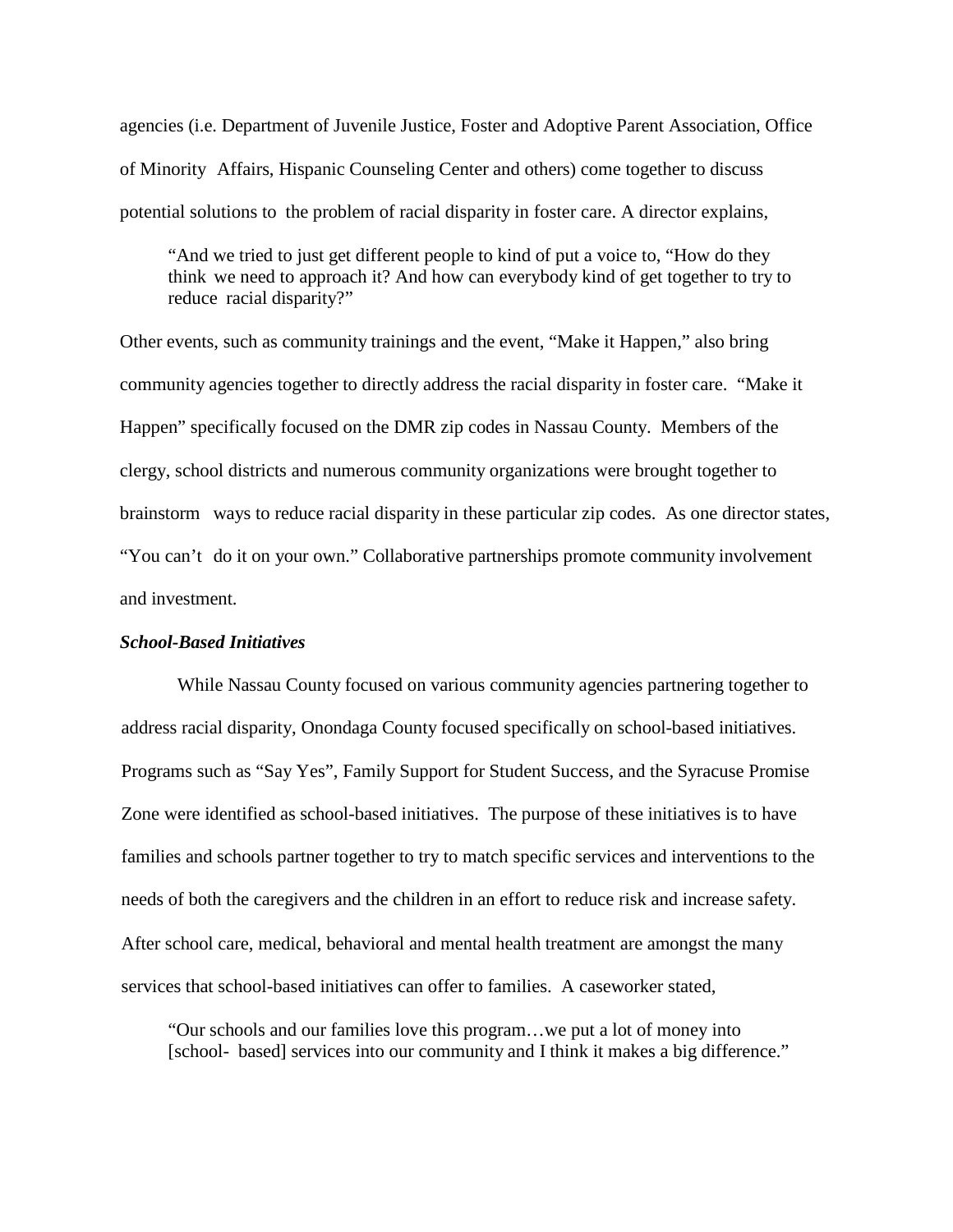## **Case Practice Development (CPD)**

The way in which families have been more actively engaged in making decisions and preventing removals is highlighted in both Nassau and Onondaga counties. In the past, families were not as involved in this process. Many caseworkers and directors in both counties indicate that there was more of a "quickness" to remove children or send them to foster care when there was not an immediate relative willing or able to take care of the children. However, focus group members indicate that this casework approach has changed. A supervisors explains,

"It's not just a "safe" or "isn't safe." If it is unsafe and that is clear, what can be done differently? What are mitigating circumstances? What can we help the family in identifying what they are not able to identify on their own? How can we help support movement in the situation so that risk can be reduced?"

Caseworkers are spending more effort and time on engaging in a thorough assessment that helps families identify strengths and alternative resources to prevent removal.

In addition, the willingness to come together with other workers and agencies to provide services to at-risk families and to prevent removals was referred to several times by different focus group members in both Nassau and Onondaga counties. Collaboration appears to occur often but, particularly, when families are refugees or do not speak English as a first language. One caseworker explained why she regularly collaborates with a Spanish-speaking caseworker.

"I go to [coworker's name] a lot of times, like she said, when they not English speaking families and I don't know how to explain to them from my perspective, you know, because I can't convey it to them in their language. So I go to [caseworker's name] and tell her, "Talk to them, explain to this family that they're at risk of foster care."

Collaboration is typically followed by a family meeting of some kind in which further resources and solutions are explored to prevent the removal of children from the home.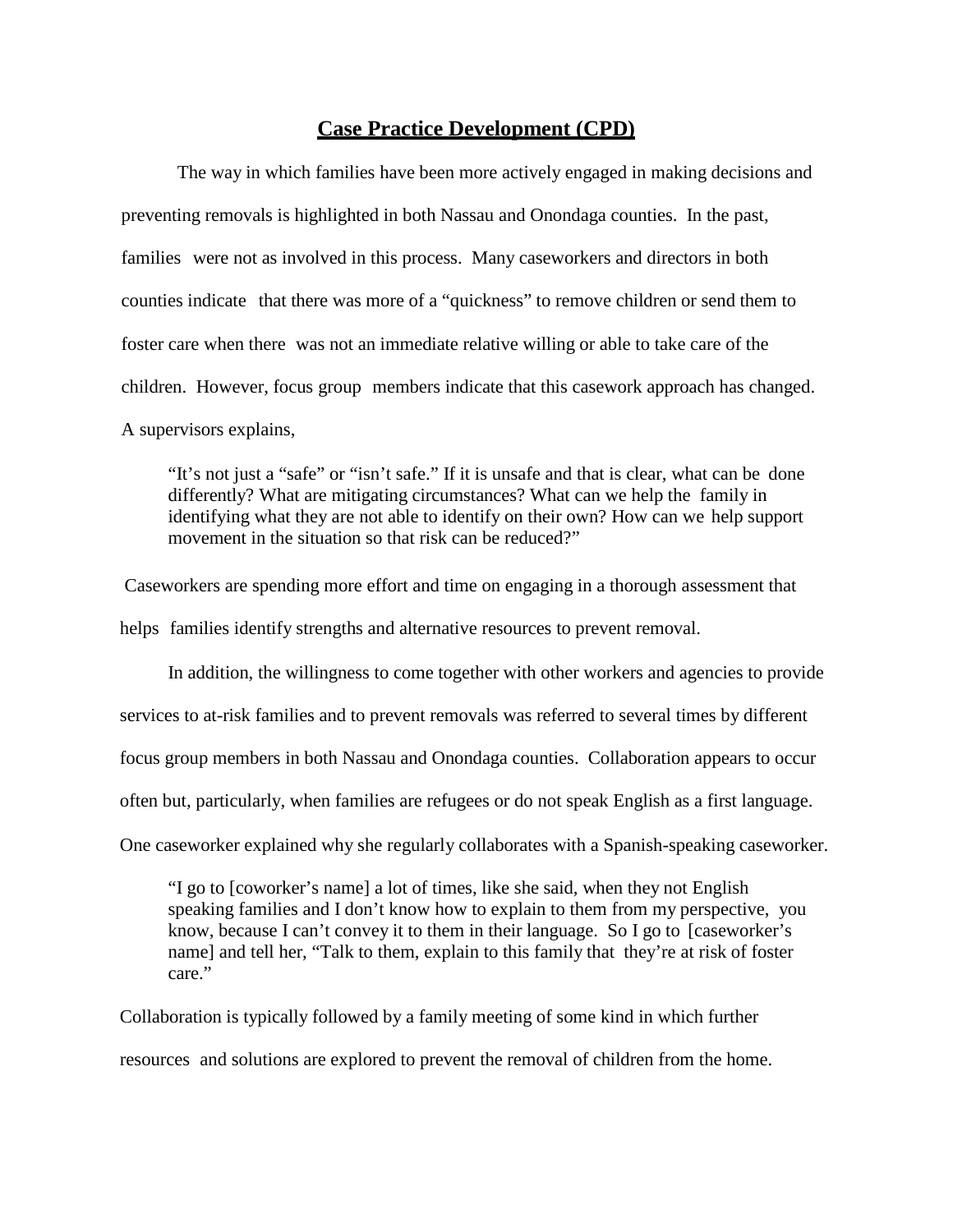Caseworkers are also expected to complete a thorough investigation based on all of the facts and surrounding circumstances of the case before making a removal decision. The decision-making is deliberate; it is based on careful thought and assessment. Caseworkers remark on their willingness to take their time in locating family strengths and resources before placing children in foster care. One caseworker states the importance of being thorough, "crossing all T's and dotting all I's," to delve further into the case in determining whether a case should be closed or whether a child should be removed. This willingness to be thorough, coupled with adopting less rigid thinking, is valued by some caseworkers.

"I think we tend to not think of things just so black and white…Just thinking out of the box and not focusing anything on race…I don't even think half the time I look at what the race is when I get a case."

Looking at the facts and circumstances of the case and identifying strengths and resources appears to be the focus for the caseworkers who participated in this study. This way, they deliberate based upon the unique circumstances of each case rather than allow bias to cloud their judgment and lead their decision-making. This is all a part of the development of case work in each county.

#### *Family Meetings, Family Recruitment and Alternative Resources*

Family meetings, identifying family strengths and resources, and identifying 'suitable others' are aspects of CPD that are referred to over *40* times in the transcripts. Family meetings typically include the caseworker, the family, and the caseworker's supervisor, though others may also be included (i.e. other staff members, additional family members, pastors or other family supports). The purpose of these meetings is for the family to have more input and involvement in their own case, thus allowing for more solutions. It also facilitates the chance for the family to provide insight into their own situation, as well as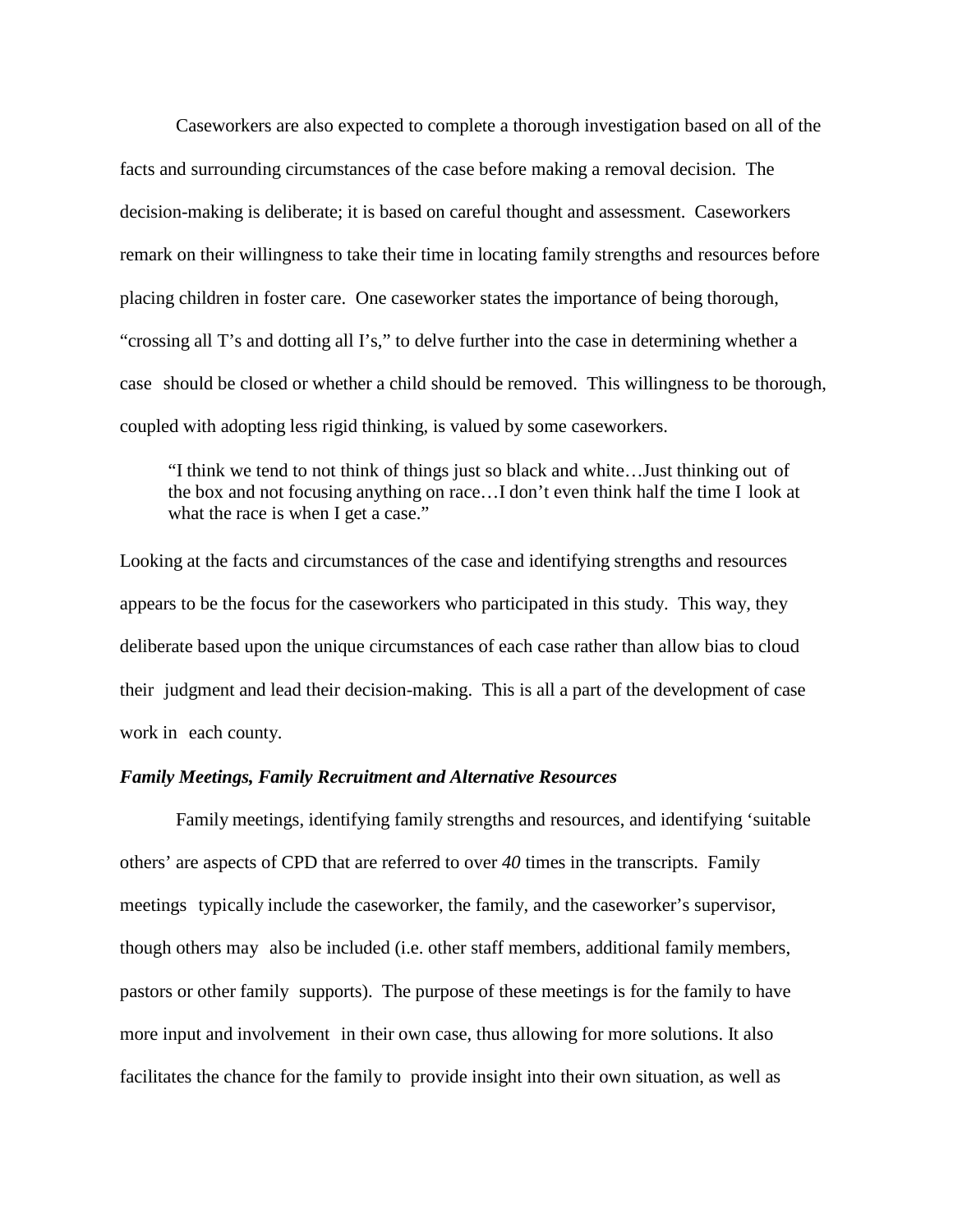identify alternative resources and "suitable others" that may be able to step in to prevent foster care placement. Caseworkers are taking a more active approach to developing a comprehensive assessment of family challenges and resources.

"Resources are very important. We really gotta know where the fathers are, where the family members are, if there are teachers or friends that are involved…"

Other participants note that the "family meetings and the engagement meetings are huge" and that it is becoming more common practice to allow parents, "the opportunity to give some other resources that maybe we haven't come up with on our own."

There is consensus across Nassau and Onondaga counties that the number of children in foster care has decreased as a direct result of the increase in focus on family meetings, family recruitment, and finding suitable others. One caseworker from Nassau County passionately shared her belief that once family meetings were established, the number of children of color in foster care decreased "immediately"; she snapped her fingers and stated, "Like, faster! Then reunifications happened and it was amazing. What we were doing- it was crazy!" A supervisor from Onondaga County also commented on the connection between the recent push to find suitable others and the decrease in the number of foster care placements:

"But we also have, I think, a lower number of kids in care because we have a large number of relative placements. We tend to engage families more and investigate before kids come into care and finding those relatives so kids don't have to come into care."

Aside from the general talk about family meetings and family recruitment, Family Finding Units and KinGap are mentioned several times as specific examples of programs that aim to find suitable others instead of placing children into foster care. Using kinship care and Family Finding Units means that instead of being placed into foster care with a stranger, children are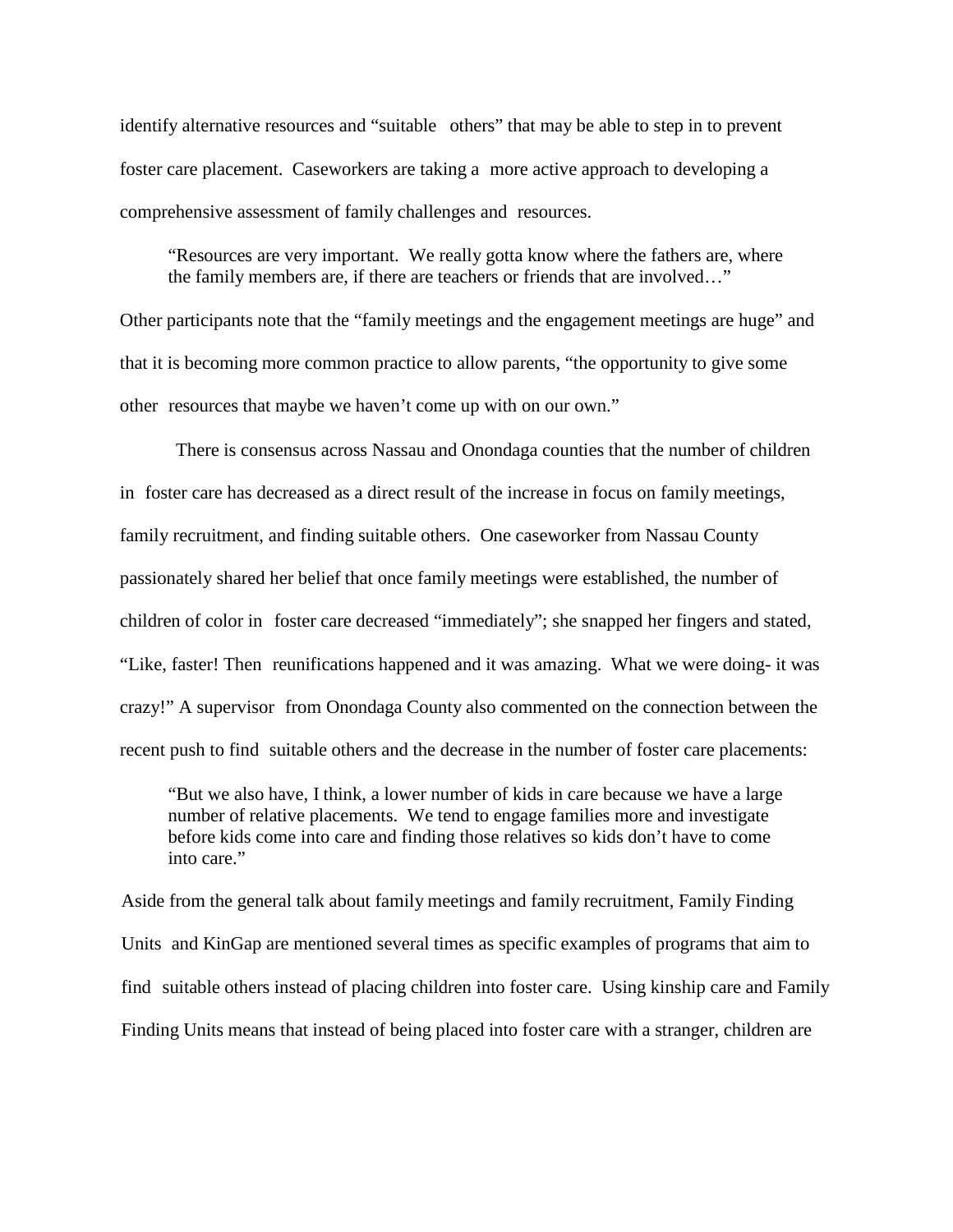able to stay with people they already know, though this is not always the case. One caseworker discusses the importance of exploring kinship and other family resources.

"In the event we have to remove, we would prefer for the child to be with a family member or a friend or someone they're familiar with than to put them into foster care. I stress the importance of obtaining as many resources as possible because it's devastating to remove a child from the home…to remove them and put them in with strangers is even more devastating. I think that's the most important- to try to find the resources, family resources and friends."

#### *Caseworker Characteristics*

Though case practice development has been identified as one possible strategy for the decreased racial disparity rates in foster care, there is another factor related to caseworkers that may also be contributing to this reduction. The collaborative nature of some of the caseworkers coupled with their willingness to take initiative and to conduct thorough, deliberate assessments are caseworker characteristics that should not be overlooked. These characteristics were never named or directly mentioned by any participants. However, it became clear in reading the transcripts that some caseworkers possessed unique characteristics which made them more effective in their work.

#### *Initiative*

Caseworkers in Nassau and Onondaga counties take initiative to provide families the services and care that they need to prevent their children from being placed in foster care. There were *nine* different instances when caseworkers discussed their willingness to go above and beyond their job description to provide services to families and children at risk of foster care placement. Several caseworkers mentioned how they have gone out to get groceries when the family had no food and lacked the transportation and means to get food. Another caseworker explained how she tries to work around clients' schedules, especially when the client is employed and has difficulty accommodating DSS hours due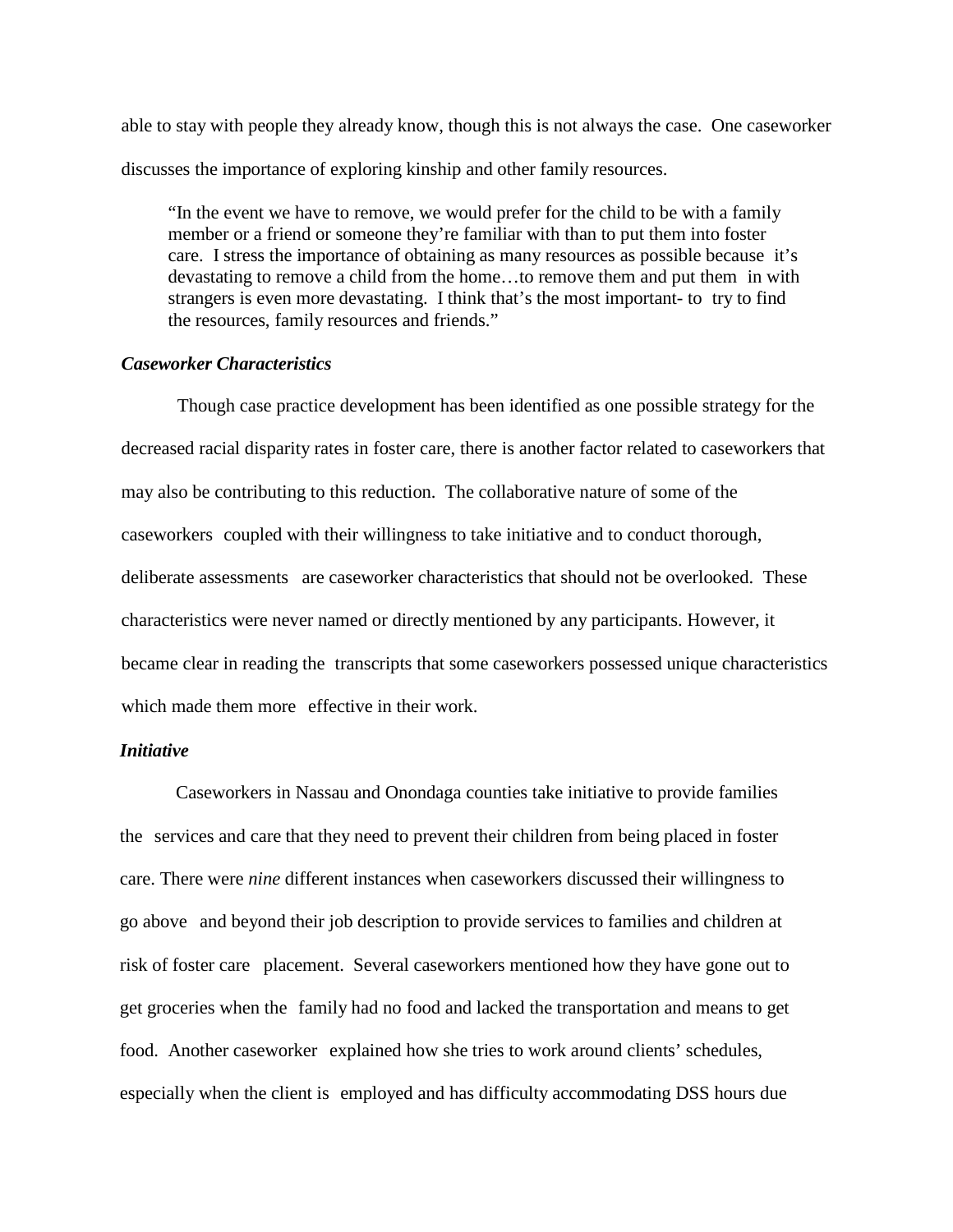to their own job schedule. Caseworkers are sensitive to the family situations and maintain a caring, supportive stance as they work with families in an effort to prevent removals.

"Me knowing it's hard for them to get out of care, it makes me work harder on the front end before putting them into care…let's be more proactive with families, put in services, then you're doing less removals, you're having less kids in foster care. Black, white, purple, green or orange."

This willingness to "go the extra mile," as one participant states, is a special characteristic that caseworkers mention. They do not give this trait a name, nor do they speak of this trait with any expectation of reward or praise.

### **Distinct Features of Each County**

In addition to the common factors described above, our analysis identified factors that were distinctive to each county. In comparison, the unique features of Nassau County are related to the internal characteristics of the DSS while those of Onondaga County are related to the external systems in which the DSS is situated. We discuss two factors in each county.

#### **Nassau County**

**Blind Removal Meetings.** Blind removal meetings (BRM) are one of the key features of Nassau County child welfare practice. The blind removal process has been implemented since 2010 as part of the Disproportionate Minority Representation effort. Since then, the Commissioner, Directors, supervisors, and caseworkers all reported that the blind removal process has contributed to decreasing the number of children of color being removed. Data revealed that between 2011 & 2013, black children removed via BRM decreased from 56.7% to 42.1% (DSS Report, 2014).

Blind removal meetings were created to facilitate unbiased decision making. It includes a decision-making process in which all personal and demographic information on a family is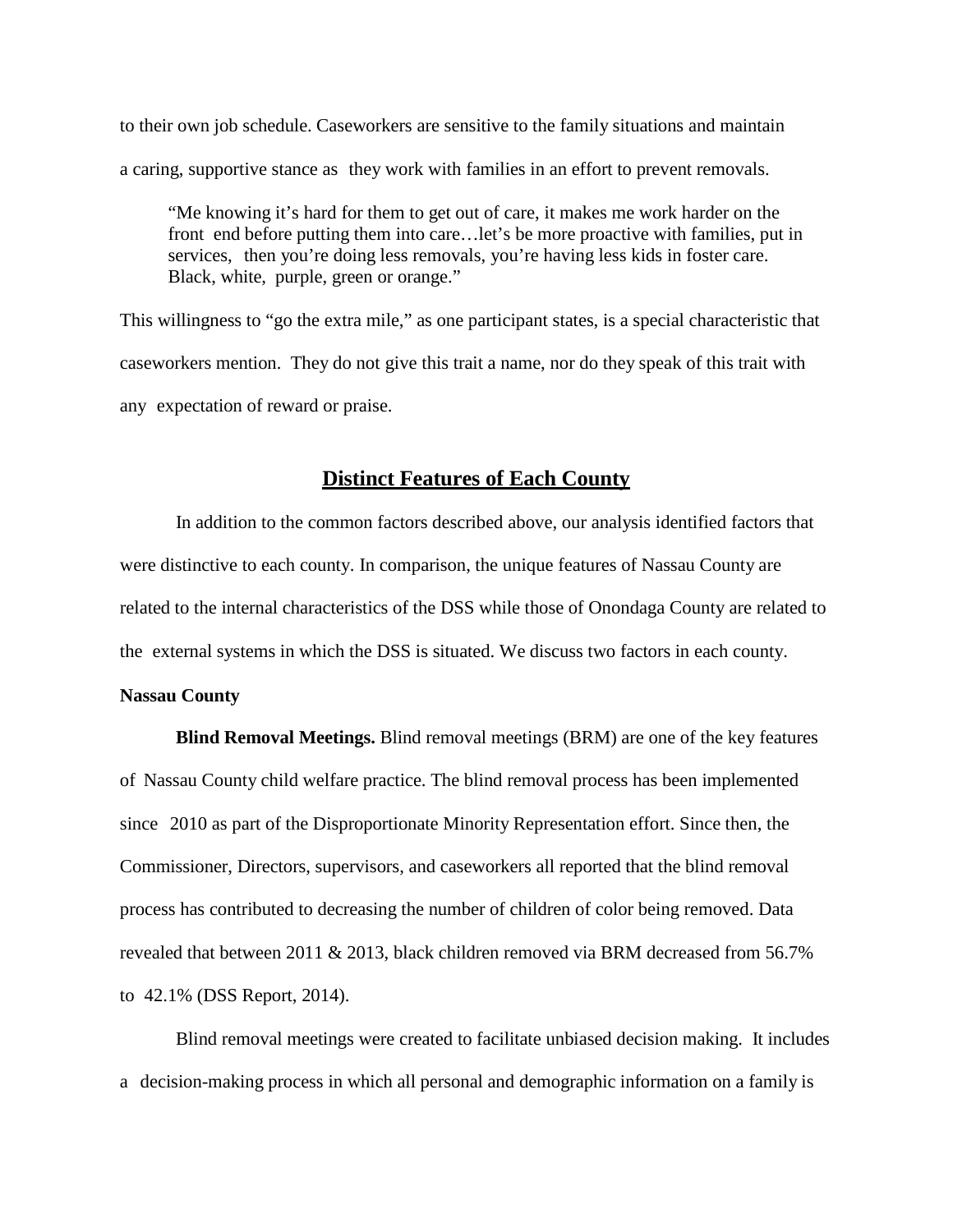removed from the paperwork that is distributed during the meeting. Therefore, a caseworker that is investigating the case and his/her supervisor do not disclose personal information while they present the case to the Directors, Assistant Directors, and representatives from home finding, foster care, and legal units. The decision is made without names, locations, race, ethnicity, or any information that describes the family beyond information about current and past allegations and risk factors. In this way, the discussion is focused on the factors related to safety and risk factors, such as mental health, substance abuse, stressors on the parents, and the number of kids in the family.

Our data analysis shows that the outcome of the blind removal process is closely related to increasing staff awareness of institutionalized racism and implicit bias. A person at the upper-level administration explained that the blind removal approach has significant implications in the field of child welfare:

"This particular field is very, very subjective because it's a very emotional field. There's no one that doesn't have emotions around child welfare. And it's very hard to leave all your stuff at the door when you do this work. And I don't know that everyone is very good at it. So I just thought if you could take the subjectivity of race and neighborhood out of it maybe you might get different outcomes."

Other interviewees and focus group participants also shared several moments when they realized that their internal beliefs and biases could affect the foster care decision processes. One example is as follows:

"Once you hear certain towns, right away, automatically you think the worst of that particular community. And it's probably about six towns that I can think off the top of my head that they think is like, "Oh my God." So I think that the name and the address have a lot, and also the next part of it is the presentation of the [case]worker."

Although the initial implementation of blind removal meetings met with apprehension among the staff, eventually employees were able to see the effect of it over time, and as a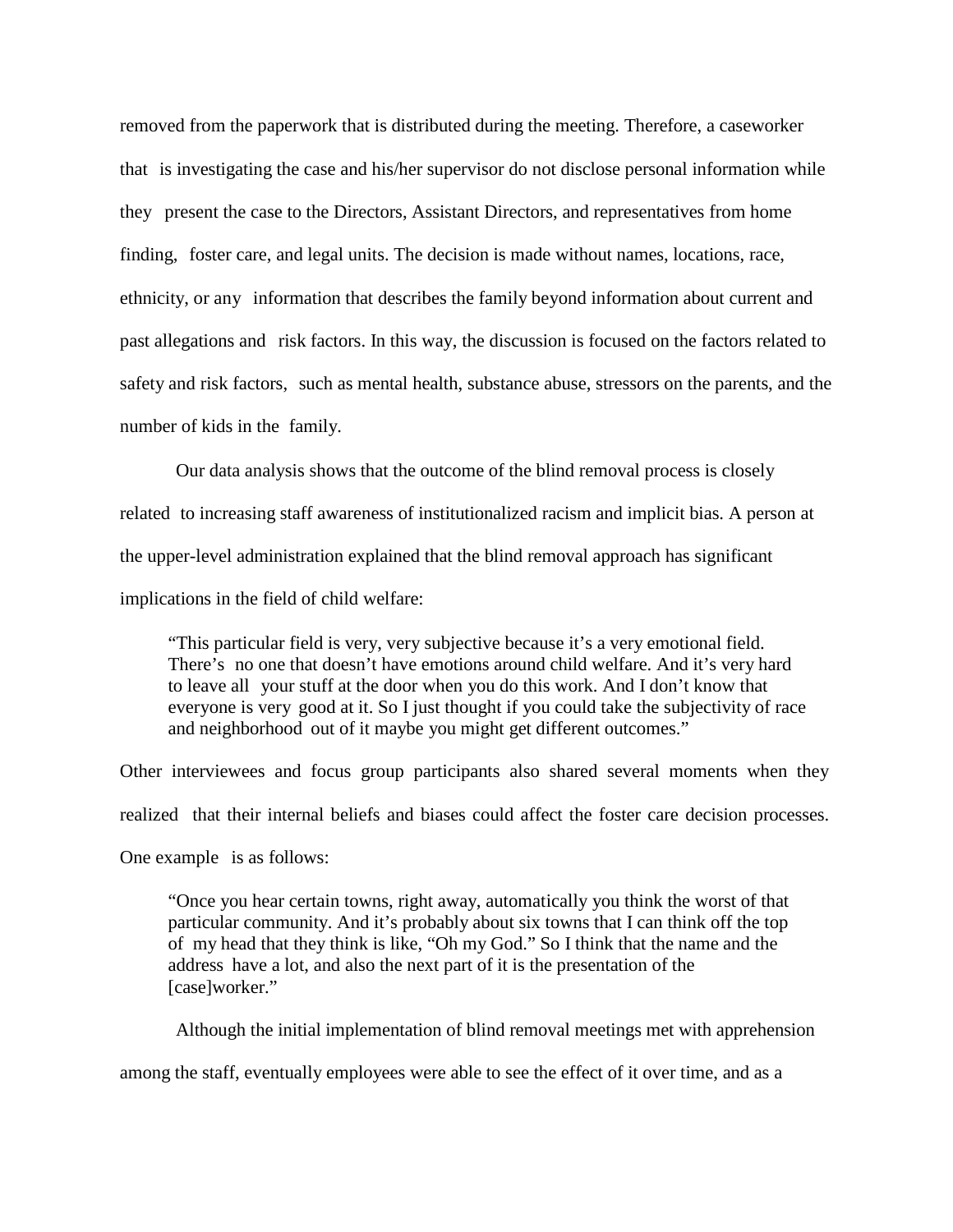result, there was a strong sense of agreement and support for this approach during our interviews and focus groups. The blind removal approach is reported to reinforce the values of self-examination and cultural diversity, which have also been promoted through a variety of staff trainings.

**Workforce Diversity.** Another outstanding aspect that was unique to Nassau County was workforce diversity. Nassau County has made earnest efforts to promote a racially and culturally diverse workforce to accommodate a community that has been growing in diversity. The commissioner discussed organizational efforts to assess representation of diverse groups within the workforce as below:

"We see it even in our staff over the last 7 or 8 years; 85% of our promotions have been for minority workers, black and Latina. One-thirds of our entire staff has been promoted over the past 8 years. So I believe that disproportionality refers not only to child welfare, but it's in our society. And every opportunity that we have to address it in the agencies that we run, and the programs that we run, and among our colleagues, it's important for leaders to help their staff understand."

As of 2016, Nassau County's workforce collectively speaks over 40 different languages; and the DSS displays brochures and program information are translated into six different languages.

Some caseworkers also echoed that workforce diversity impacts the cultural competence of the DSS services. Some of their comments reflect the benefits of having a diverse workforce, such as "people identify themselves with people that look like them." and "when you have a more diverse workforce, the family is able to trust you more." At the same time, however, caseworkers further underscored that bilingual workers must exhibit appropriate attitude and skills in their working relationships with clients. Merely having multilingual speakers on staff is ineffective if the staff lacks empathy and treats clients with contempt. These insights from caseworkers demonstrate that while workforce diversity is a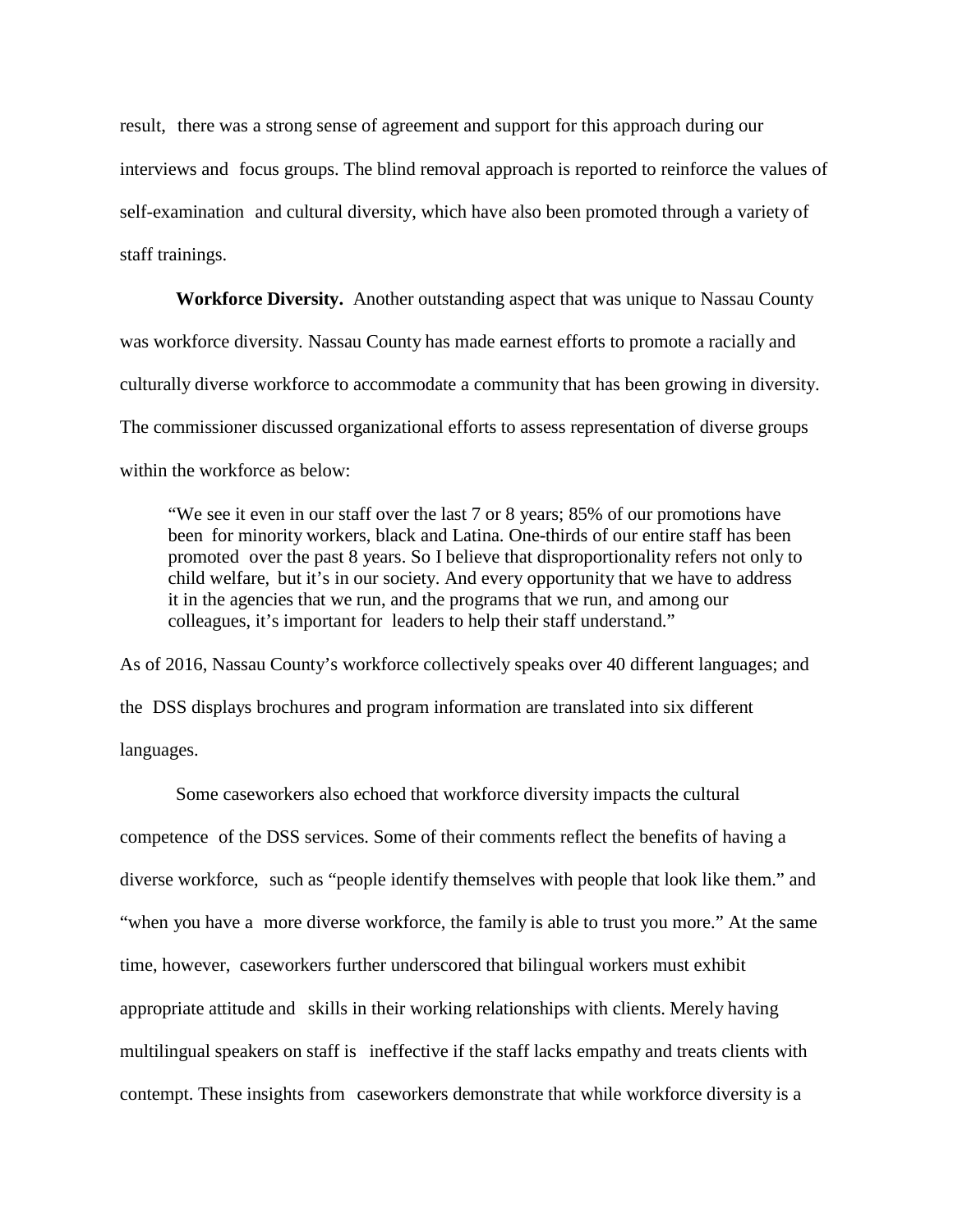first step, adequate training for the workforce must follow in order to fully optimize the strengths of workforce diversity.

#### **Onondaga County**

**OnCare System of Care.** Onondaga County has a uniquely collaborative system of care and support for children and youth. In 2009, Onondaga County was awarded a \$9 million, six- year grant from Substance Abuse and Mental Health Services Administration (SAMHSA) to develop a local system of care. Based on the grant, Onondaga County has been developing partnerships with major systems that serve children and youth, such as schools, mental health, juvenile justice, special education, foster care, and child welfare. The target population is children and youth (ages 5-21) with serious emotional and behavioral challenges, with a special focus on youth in residential care, multiple service systems, out-ofhome placements, or mental health system.

The System of Care has contributed to streamlining services provided by various agencies. As part of their efforts to integrate services, Onondaga County developed an access team, which comprises frontline workers who help clients navigate the system. Instead of having to go through multiple agencies and assessments, clients only need to make one phone call to reach right places. One upper-level administrator explained how the phone call works:

"If you have a child that needs PINS [Persons in Need of Supervision], you call our access team. If you have a child that needs mental health services, call the access team. If you are in a crisis mode, call the access team."

As a result, the services have become easier for families to navigate. Furthermore, the administrator commented that the System of Care makes it easier for families to "not only engage with services but also remain in services when they needed it." In addition to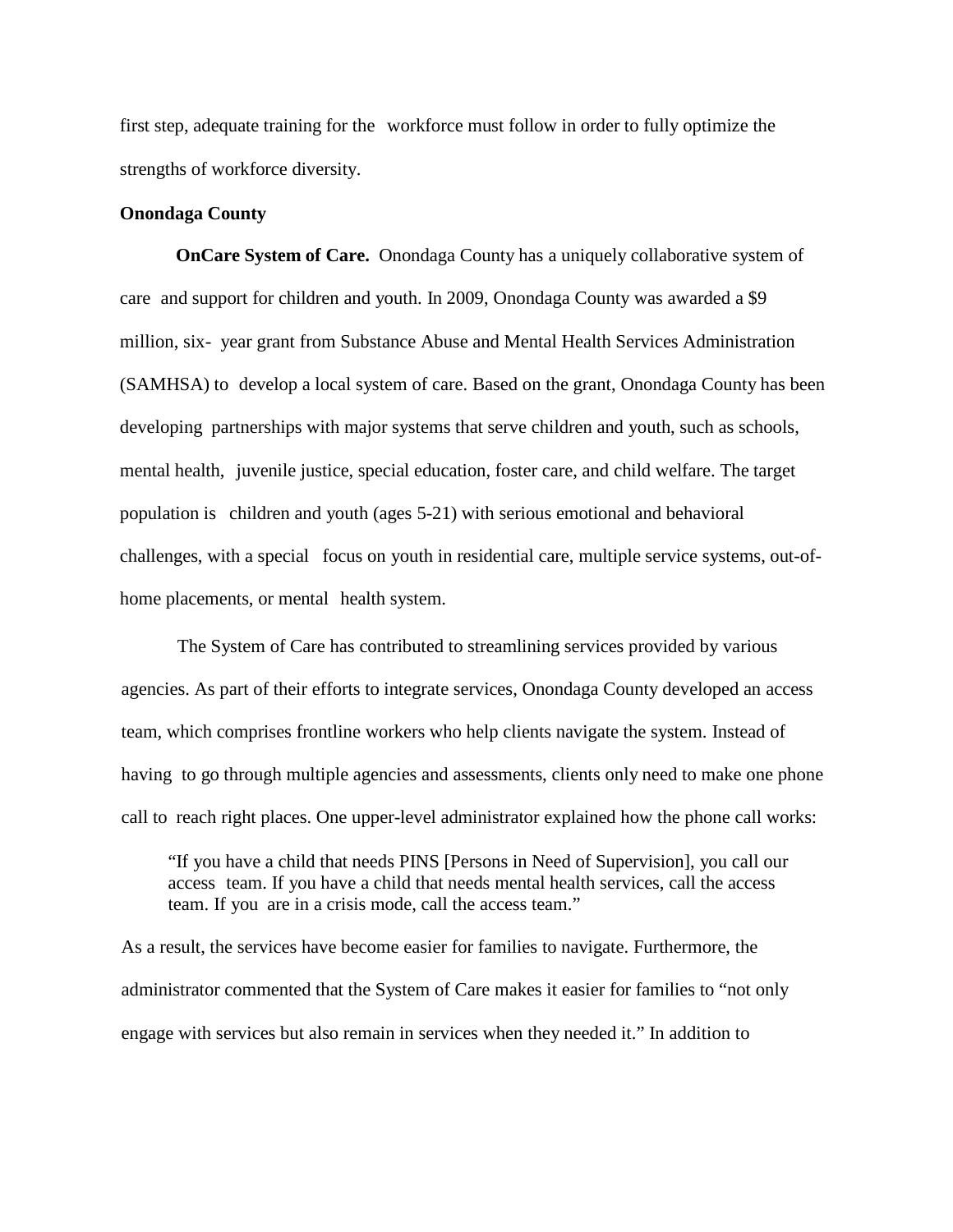collaborative governance and service delivery, some discussions also confirmed that the System of Care helped to promote family-driven and community-based approaches.

**Court System.** In Onondaga County, the characteristics of the leadership in the court system were identified as a major factor affecting racial disparity. Both supervisors and caseworkers pointed out that their Family Court judges have played a critical role in foster care placement outcomes. How judges rule, what their tendencies are, and what kind of values their decisions are based on typically have significant impact on the final decisions. Given that these cultures are different county-to-county, supervisors and caseworkers in Onondaga County recognized that their judges were distinctively supportive. Some of the descriptions of the judges include, "thinking outside the box," "social worky," "cooperative," and "remembering past cases and showing an interest." One focus group participant drew a comparison as follows:

"The judges we have right now are very committed to knowing more about why these families are coming in the way they are. Whereas, I know I've been to other counties and won't name them, but where they could care less and they're just there to say, "This is this, and this is this," you know? Making people's life decisions in the blink of an eye. But here I think the judges really get to hear about what exactly is really going on and take each case as a unique because each case is unique – it's a family – there are so many different aspects to each family. A plan that works for this family might not work for that family. They're open to listening to it, I think, more than others."

These characteristics of judges not only have strengthened the relationship between the court system and social services but have also contributed to reducing foster care placements. Focus group participants pointed out that judges encourage alternative caregiving and relative placement as opposed to foster care placement. In addition, there has been a legal push for children to remain with family. These movements in Onondaga County remind us that the actors in the legal system play a critical role on foster care decisions, and therefore the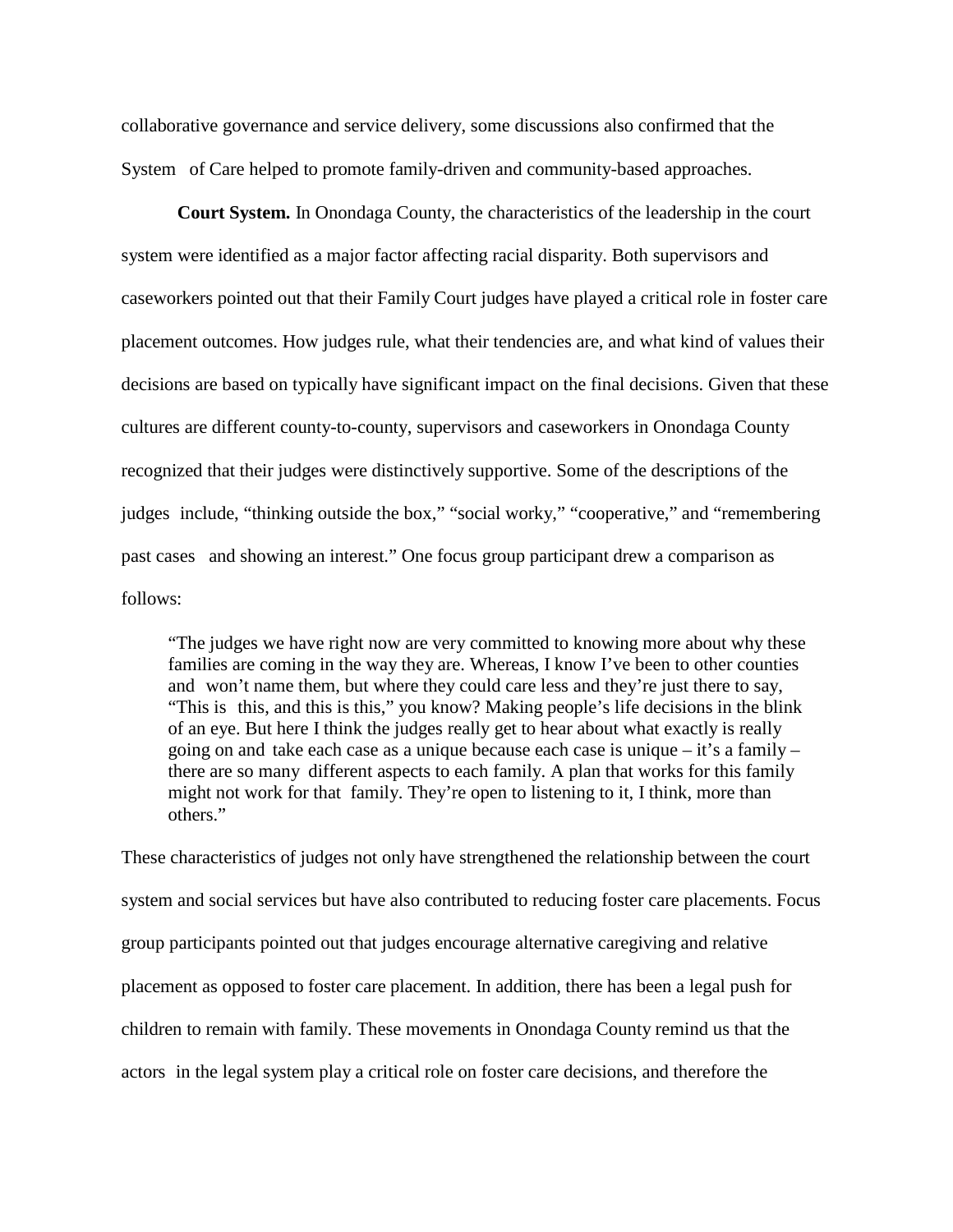relationship between the court system and social services must be considered in the conversations concerning racial disparity in foster care.

## **Discussion**

This study identified what factors contributed to the decrease in racial disparity in Nassau and Onondaga counties. Findings indicate that the *Disproportionate Minority Representation Grant* awarded to both counties became the catalyst for change in their child welfare organization and practice. In addition, Onondaga was awarded a second grant to implement a new System of Care in their county which targeted youth 5-21, and focused on improving and coordinating services to vulnerable children and families. The implementation of the System of Care has also facilitated the county's efforts to reduce racial disparity.

In the child welfare system, it is understood that *preventive services* are paramount to the strengthening of families and facilitating their stability. The FAR program is a unique prevention program which aims to keep low-risk families out of the child protective system. The prominent discussion around preventive services for families suggest that it has made a large impact on the decrease in racial disparity in both counties. Caseworkers and directors in both counties reveal their belief that FAR has been helpful in reducing the racial disparity rates of children in foster care. All clearly state their belief that the addition of these services provides the help and resources that families need to manage their own problems and prevent removal. The availability of these services and programs to disadvantaged families seem to be a key component of reducing racial disparity in foster care.

Without communication and coordination between all systems of care, children can easily fall through the cracks. In addition, minority families who have unique needs may not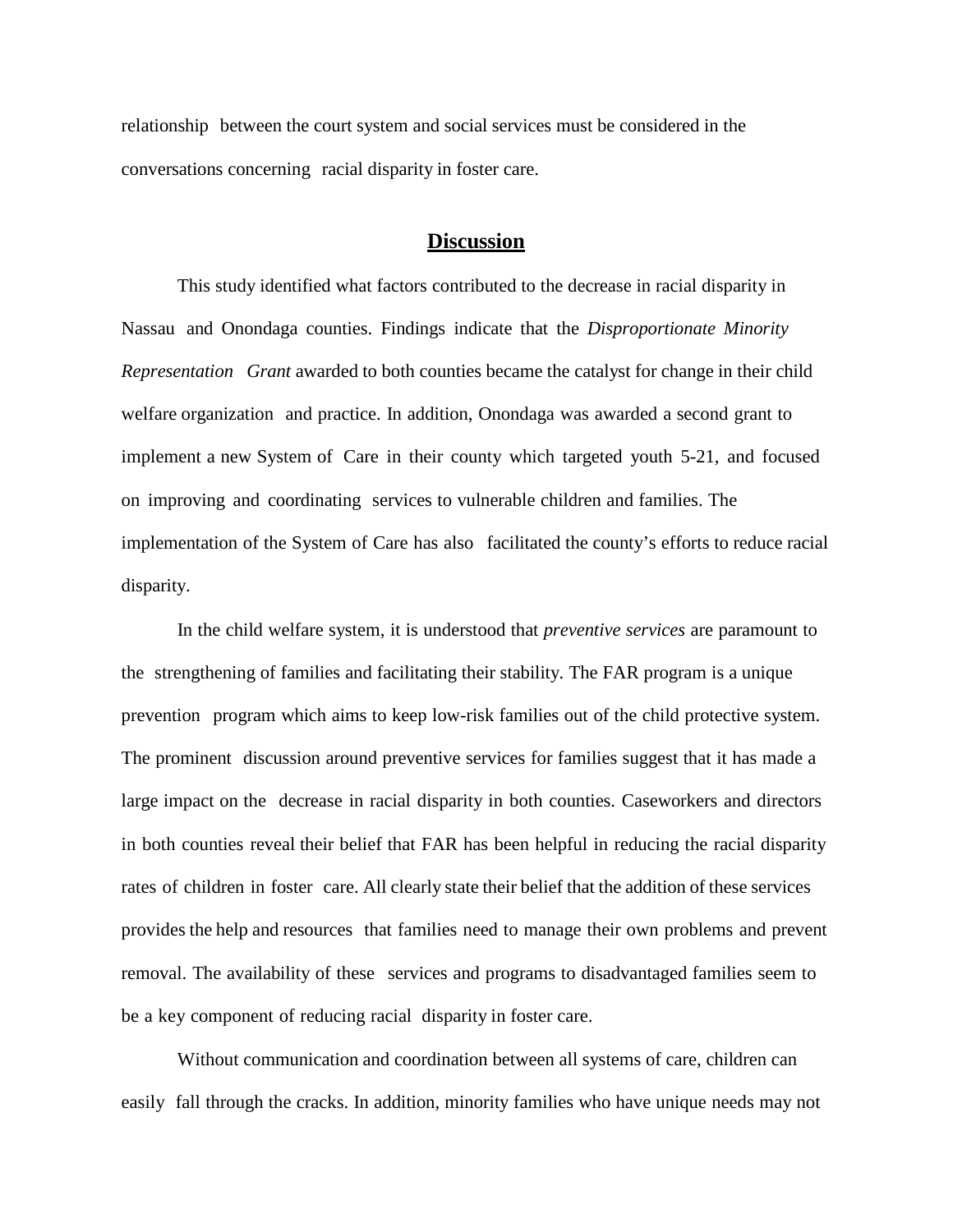be able to receive those services due to lack of *community collaboration*. Findings show that each county has spent time prioritizing collaboration between service providers. In particular, Onondaga has strong school community programs which take advantage of the fact that school-aged children spend the majority of their day at school. These partnerships help to meet the unique emotional, social and behavioral needs of children while keeping them connected with the school system. Nassau's monthly purposeful engagement with community partners keep two way communication pathways open. Participants were clear with their impression that these community collaborations were essential in reducing racial disparity in foster care in both counties.

*Case Practice Development*, which describes the development of casework in the counties. Caseworkers are putting more time, thought and effort into alternatives to foster care. Leadership, middle managers and caseworkers are discovering the importance of exhausting all services to mitigate harm before removing a child from their home. This developmental practice model has helped to decrease the racial disparity in foster care in Nassau and Onondaga counties, by providing viable alternatives for black children (i.e. kinship care, family and team meetings, in- home services, court-ordered services, etc).

Lastly, *blind removal meetings* were the result of the DMR grant awarded to Nassau County and this innovative strategy has made a positive impact on child welfare decision making. This demonstrates that Nassau has made particular efforts in examining "selves" in order to break down the meaning of racial disparity and that the increased awareness of internal biases in turn have contributed to reducing the disparity.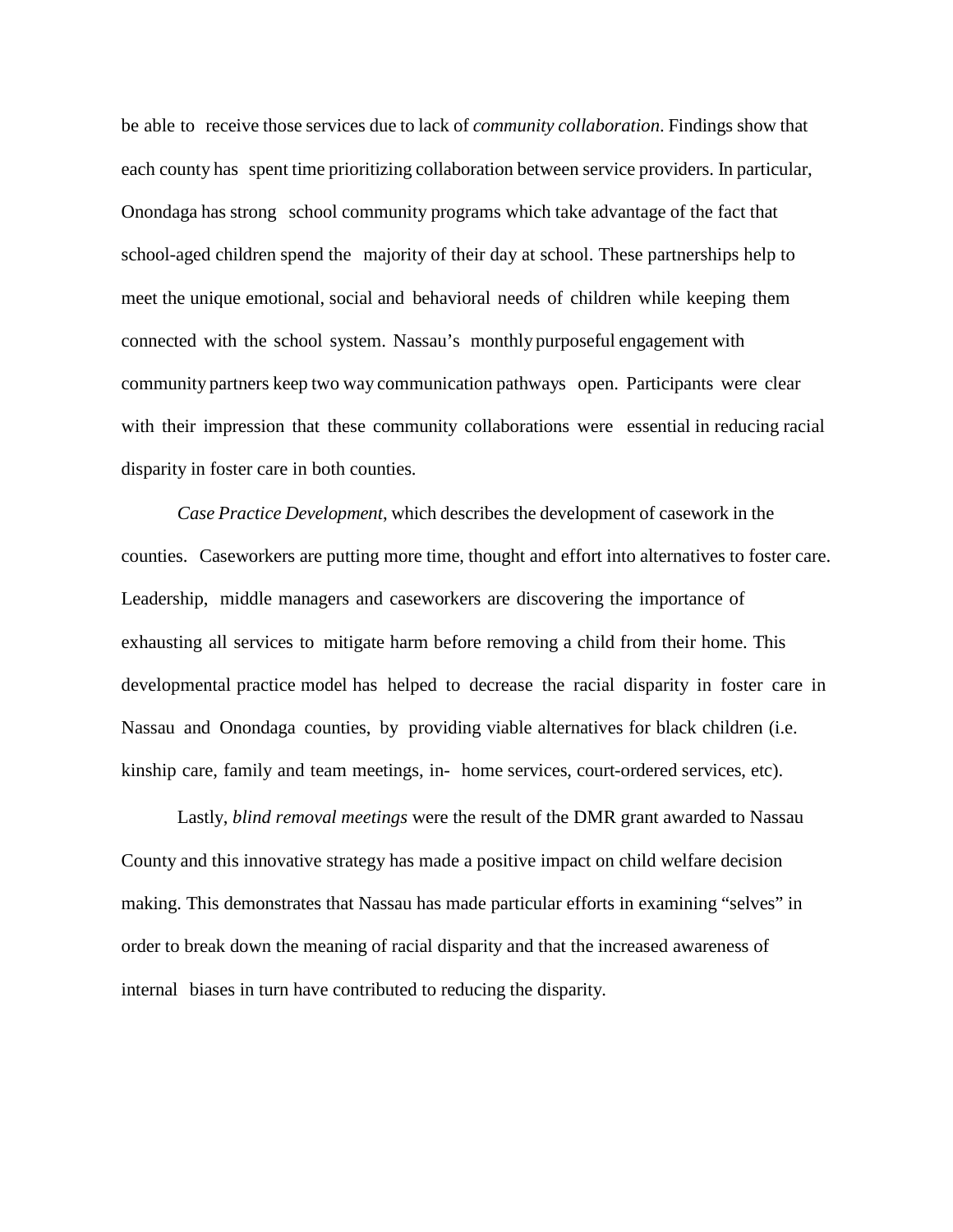#### **Implications**

Among the prominent themes that emerged from the data, there are specific system-wide initiatives that seem to have greatly impacted racial disparity in the foster care system. There are wide implications for this study. This study suggests that resources (DMR Grant and Oncare-Systems of Care Grant) were intricately important to the initiation and implementation of strategies, such as, Blind Removal Meetings (Nassau County), community collaborations (Nassau and Onondaga Counties, and ongoing caseworker professional development (e.g. trainings) in both counties. This study provides evidence that counties need support, in the form of resources, and a willingness to engage broadly with community partners in an open manner to adequately and consistently impact racial disparities within child welfare. The breadth and consistency of the community engagement that is ongoing provides a larger platform for working across systems to impact disparity within the larger community. With many other counties still struggling to move the needle on this issue, targeting funders who will invest in this social injustice is crucial. Supporting leaders who are willing to invite community partners to the table to work on addressing important service integration and collaboration within systems serving vulnerable families will provide a strong return on the funding investment.

## **Conclusion**

Racial disparity is a complex issue that requires multiple layers of strategy to decrease and eventually eradicate this inequity. This study shows that if there is a chance to ameliorate this social injustice, a variety of strategies need to be in place. Collaboration on the part of all systems that impact families is essential to ensuring continuity of care and a thoughtful delivery of services. With the strategies and programs presented in this paper, it is the hope that other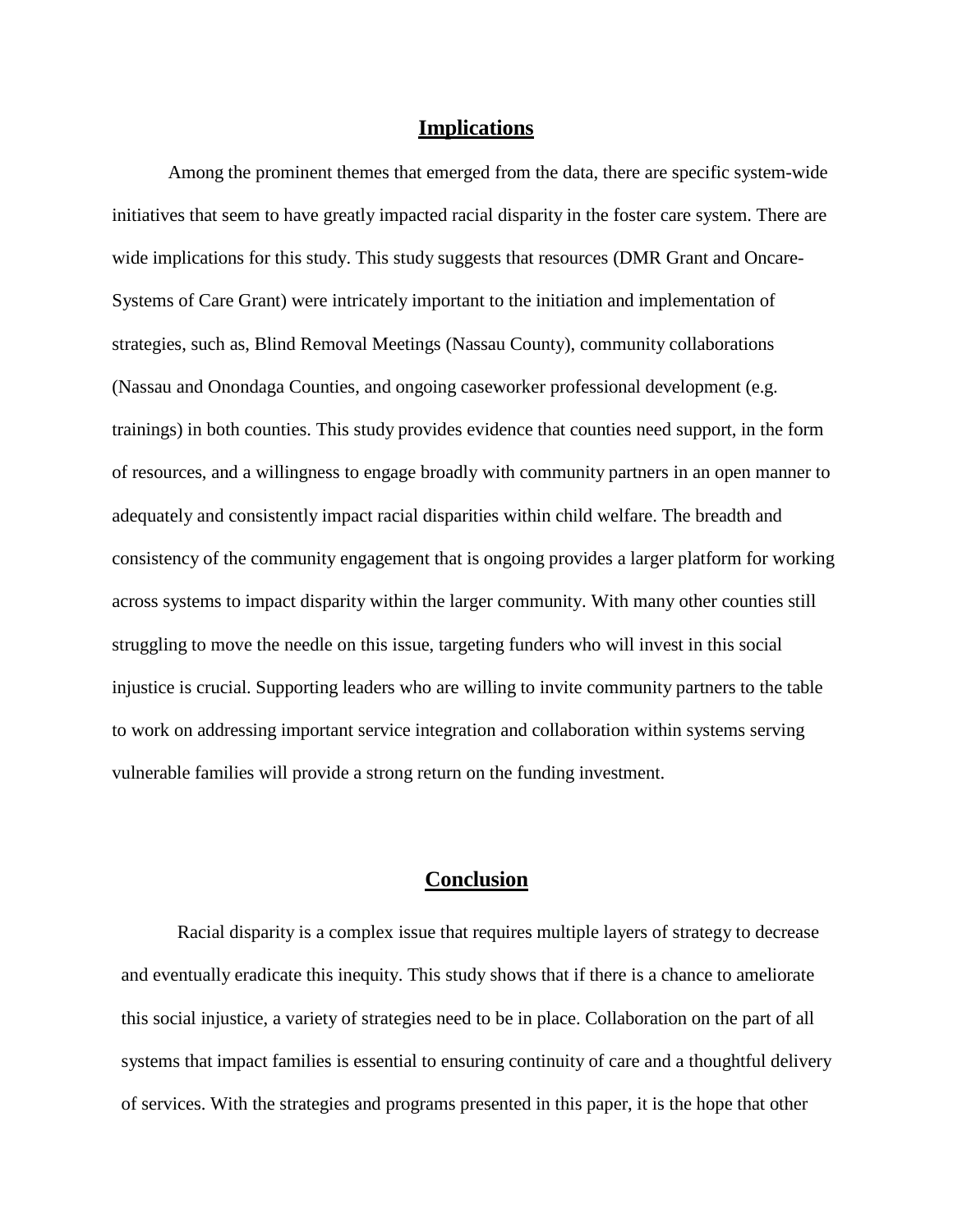counties are mobilized to replicate the work that has been done in Nassau and Onondaga county. With continued support from community stakeholders and state leadership, this study suggests that racial disparity can be improved statewide and racial equity is a propitious ideal in child welfare.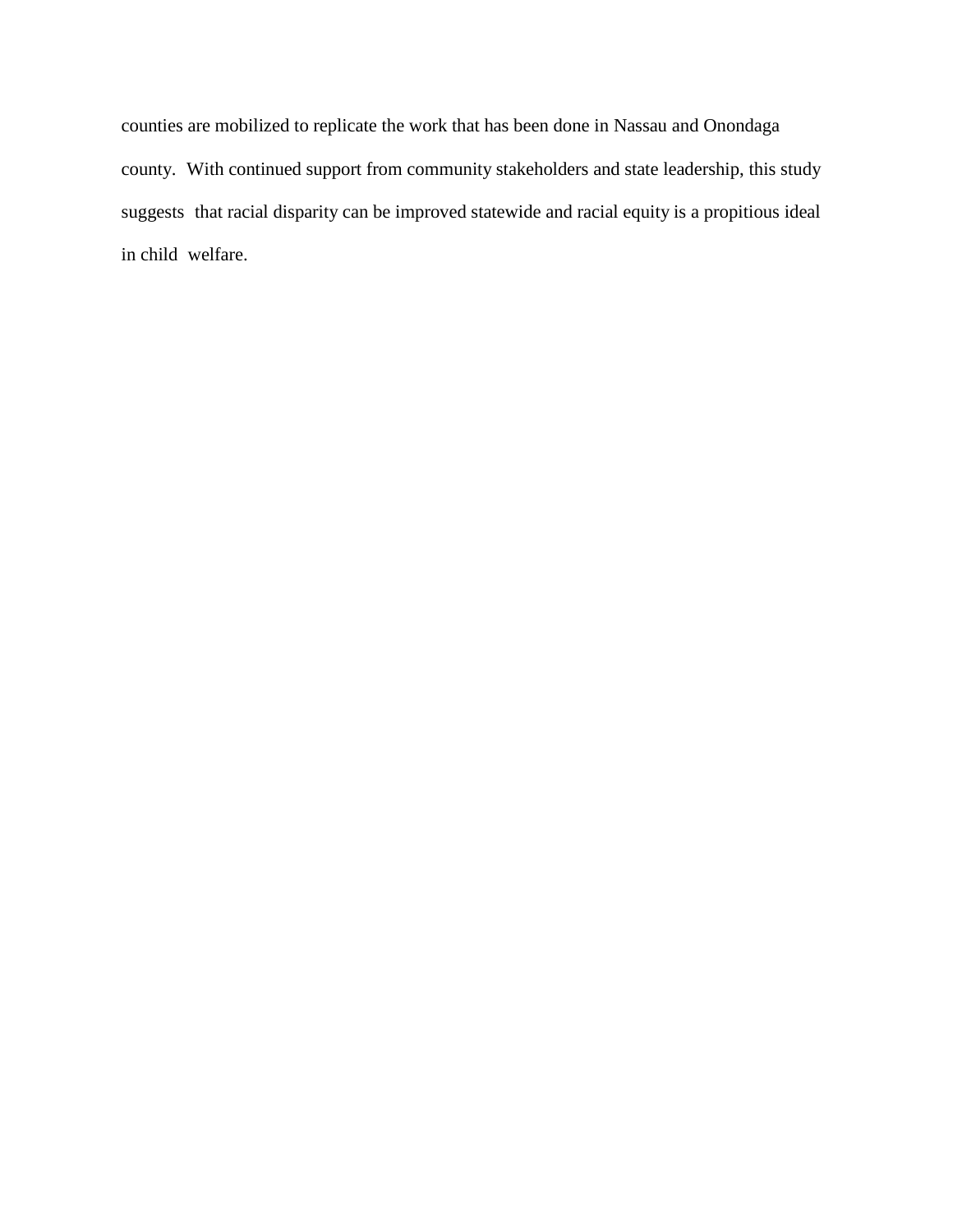## **References**

- Disproportionate Minority Representation Report (2015). *Creating Better Outcomes for Child Welfare Cases.* Nassau County Department of Social Services.
- Goodrick, D. (2014). Comparative Case Studies. *Methodological Briefs: Impact Evaluation 9*, UNICEF. Office of Research, Florence.
- Owens, G. (2015). *NYS Black Foster Care High/Extreme Disparity Rates 2009-2013.* Office of Children and Family Services

Rabinovich, M. M., & Kacen, L. (2010). Advanced relationships between categories analysis as a qualitative research tool. *Journal Of Clinical Psychology*, *66*(7), 698-708.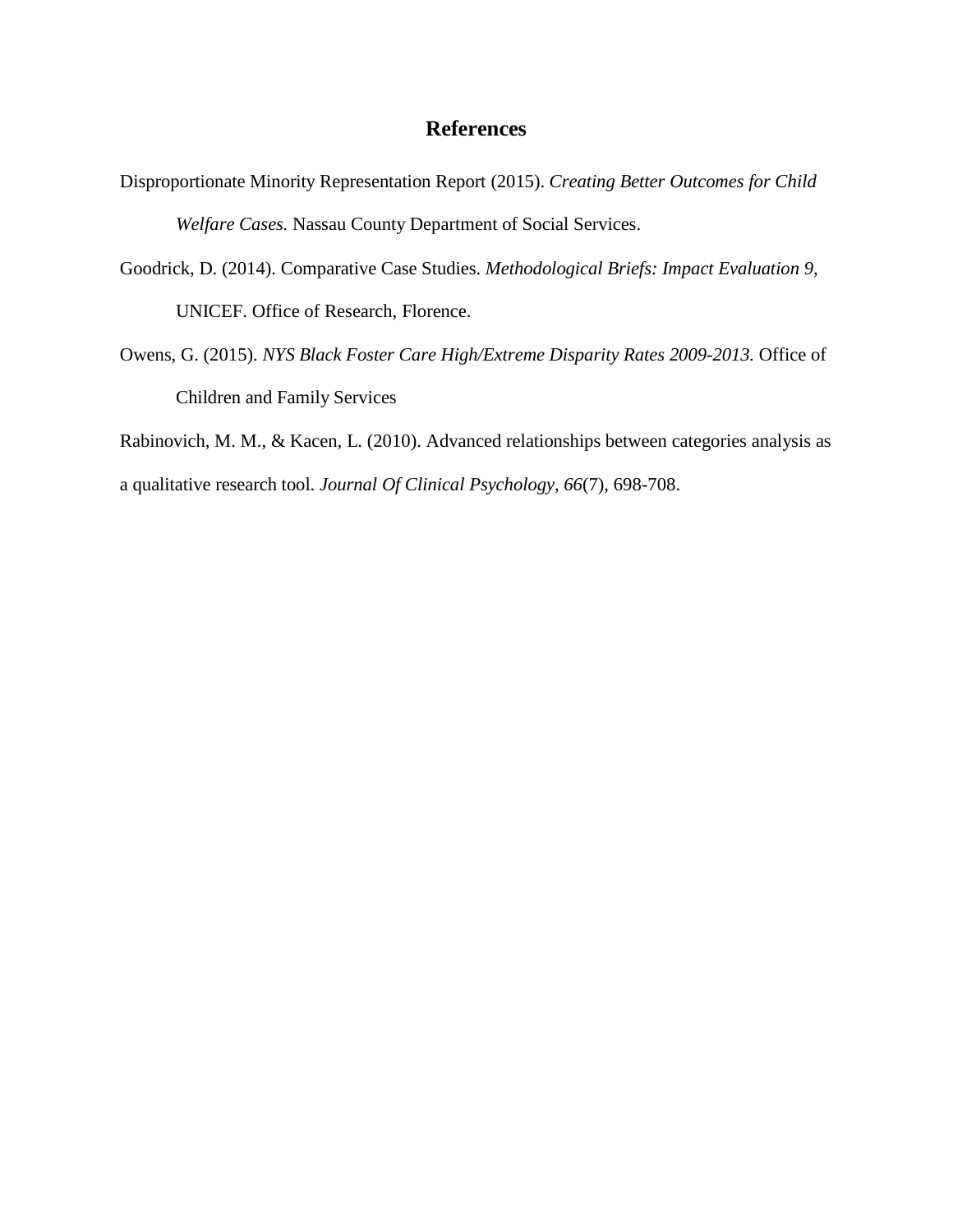# **Appendix A**

**Interview Questions**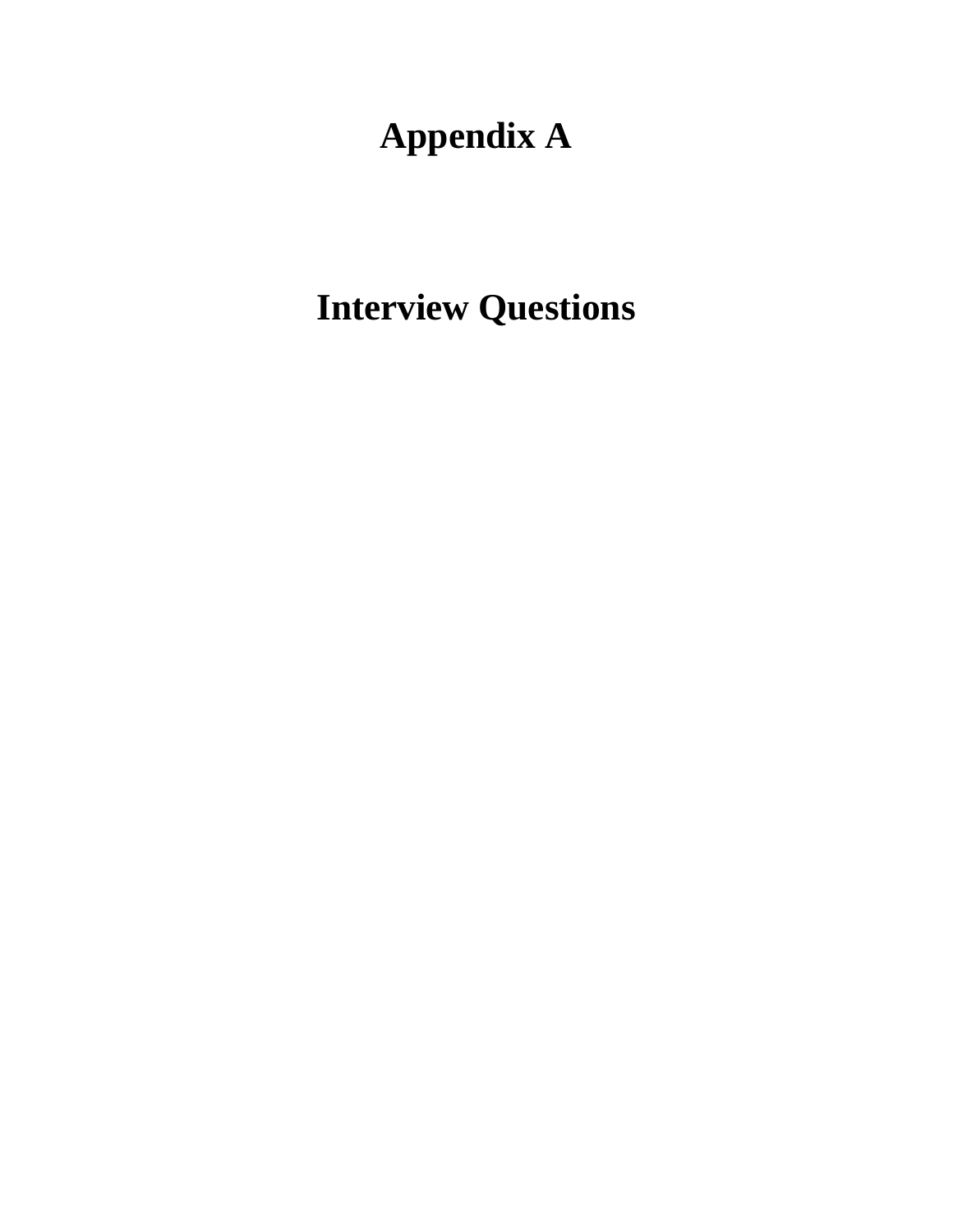

## **Race Equity Project – Focus Group Questions for Caseworkers**

**Guiding Question:** This County has been able to lower their rates of racial disparity (black children) within foster care. In your experience, during 2009-2014, what may have caused those changes?

1. What abilities do you think are necessary to implement foster care placement decisions? *(i.e. cultural competence, individual characteristics, relationship with clients, knowledge of agency policies, etc.)*

a. What resources (agency policies, strategies, webinars, trainings, literature) were you offered from your agency to improve your abilities during this period?

b. In regards to racial disproportionality, which has influenced your decision making the most and why?

c. Are you satisfied with the resource? How could it be improved?

2. What resources (individual experiences, relationship with clients, trainings, webinars, agency policies, and literature) were most effective in developing your cultural competence?

a. What are the reasons you believe this to be effective? How could it be improved?

3. How do you think your institutional/organizational environment plays a role in bringing about racial equity during this period?

a. How has the environment effected your placement decisions?

b. Did you have any institutional/organizational supports or supervisions to facilitate decision of permanency/reunification?

4. How have you assessed family safety and risk to place children into foster care? a. Have you had your own strategies to assess family safety and risk, if so, what professional development resources (webinars, trainings, literature) have influenced your assessment the most and why?

5. What do you think about other factors contributing to racial equity in child welfare practice? *(e.g.: family strengths, caseworker engagement, improved practice strategies)*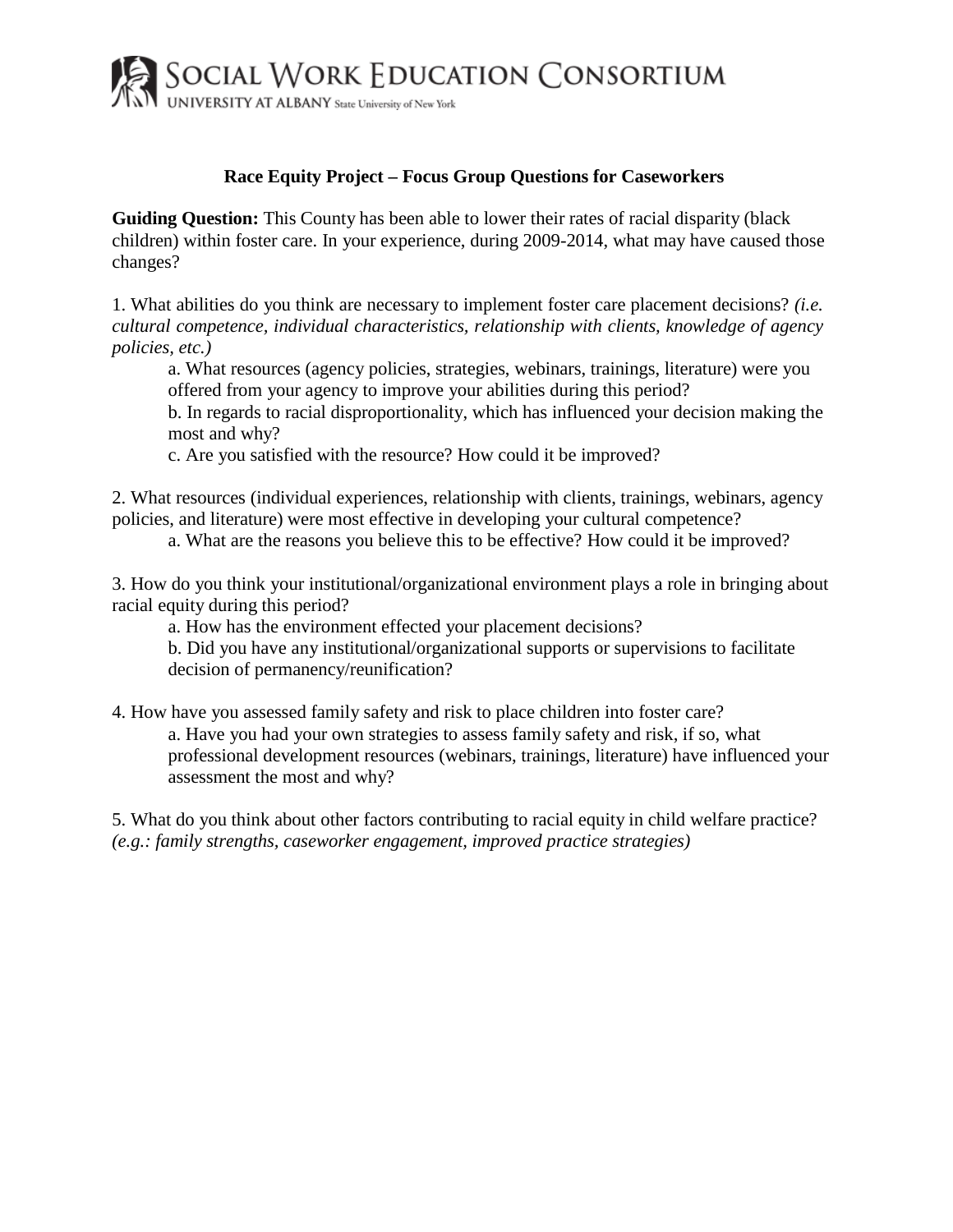

## **Race Equity Project – Interview Questions for Caseworkers**

**Guiding Question:** This County has been able to lower their rates of racial disparity (black children) within foster care. In your experience, during 2009-2014, what may have caused those changes?

1. What is the most important value that guides your foster care placement decision?

2. Who do you think influences you the most when you make foster care placement decisions? *(e.g. supervisor, family members, client, mentors, co-workers, etc.)*

3. Who do you consult with when it comes to foster care placement decision-making process? *(e.g. peers, supervisors, others in / outside your organization, etc.)*

4. Have you experienced peer pressure (or group pressure) in making foster care placement decisions?

5. What are the agency policies that influence your foster care placement decisions?

6. How do these policies play a role in your decision making when you are placing African American youth in foster care?

- 7. What are your supervisor's expectations when it comes to foster care placement? a. What are your supervisor's expectations when it comes to placing African American youth in foster care?
- 8. How do you decide when to place a child in foster care? a. In what ways does race play a role in your decisions about placing a child in foster care?

9. Your county has been able to successfully reduce racial disparity in foster care. Can you think of some factors that may have reduced racial disparity in your county during 2009-2014?

- a. Did you make conscious effort to reduce racial disparity during that time?
- b. If so, what strategies do you use to reduce the racial disparity?
- c. What makes these strategies effective?
- d. What strategies do you consider ineffective in reducing racial disparity?
- e. What did you learn from implementing these strategies?

10. What can you tell me about the effect that mandatory and involuntary trainings have on your decisions regarding placement of African American youth in foster care?

11. What else helps to guide your decisions regarding placing African American youth in foster care?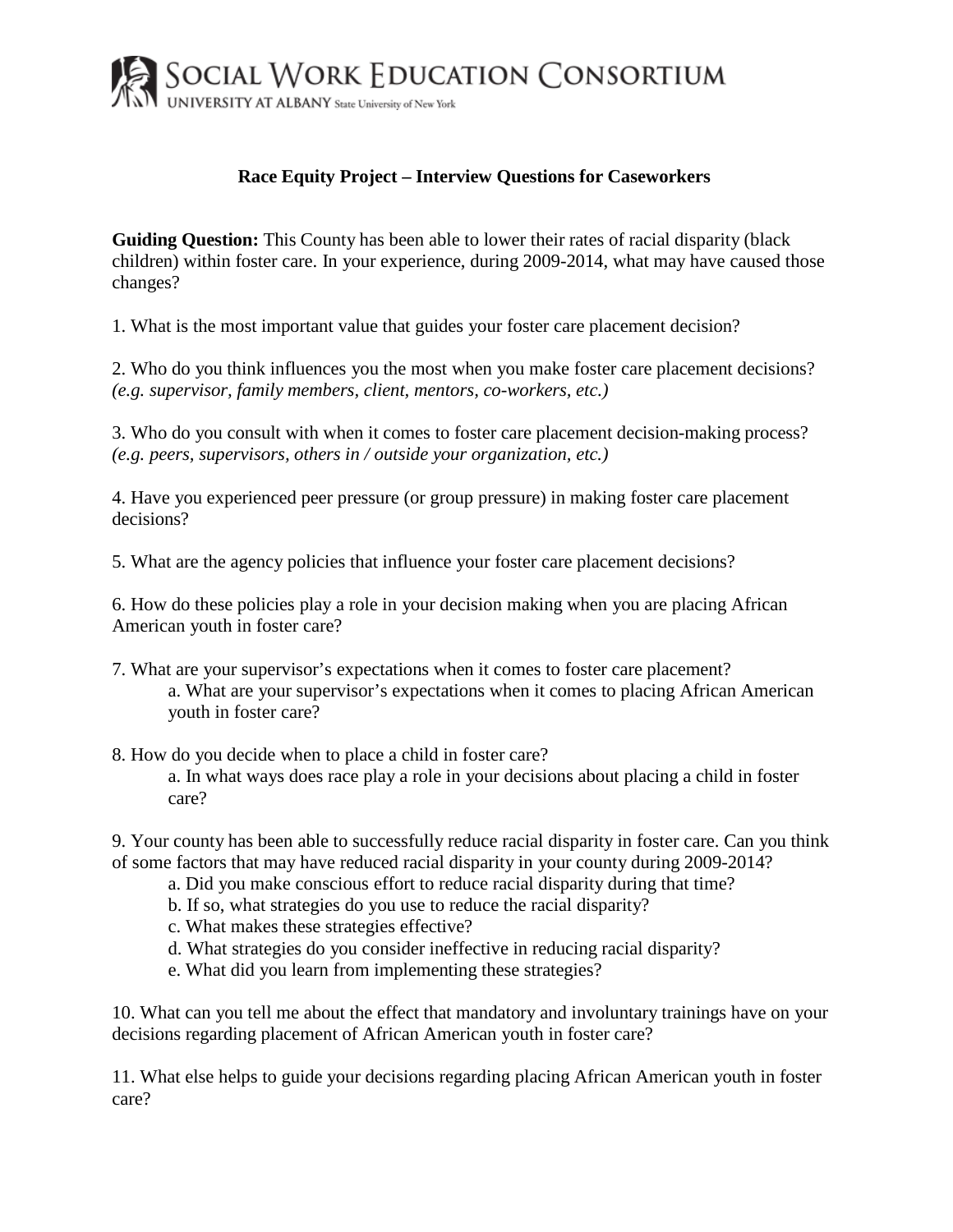

- 12. What are some barriers that hinder you from reducing racial disparity within foster care? a. How do you deal with these barriers?
	- b. What do you think would be helpful in eliminating these barriers?

13. What else do you think I should know about how your county has managed to reduce racial disparity?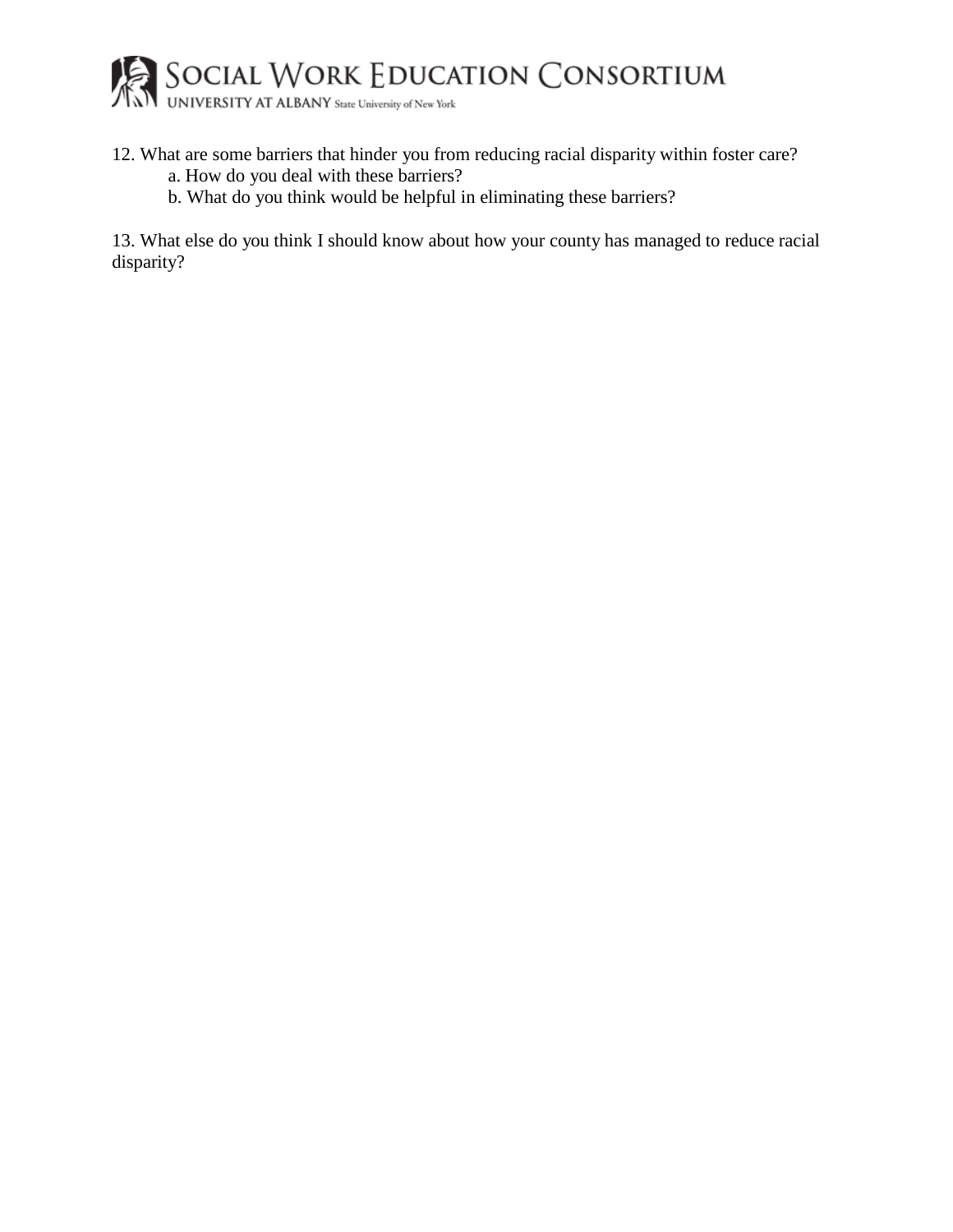

## **Race Equity Project – Interview Questions for Commissioners**

**Guiding Question:** This County has been able to lower their rates of racial disparity (black children) within foster care. In your experience, during 2009-2014, what may have caused those changes?

1. Could you briefly describe the foster care placement process in your county and who is involved in the placement decision-making process?

2. Can you think of some factors that may have reduced racial disparity in your county during 2009-2014?

3. What policies were in place during this time period that directly or indirectly influence foster care placement decisions?

a. How long had these policies been in place?

b. Had there been any changes to these policies right before or during the time period in question? If yes, please explain.

- 4. In what ways do you think these policies impact racial disparity in foster care placement?
- 5. Does your county mandate training? If so, who must attend and what are the topics? a. Are there different training mandates depending on the staff title/position? If yes, please explain.
- 6. What trainings do you offer to staff that are not mandatory?

a. How many staff have attended them?

b. Can we see attendance rosters for these trainings to get a sense of the number of people who attend involuntary trainings, the types of trainings that attract more people, the types of training that attract specific titles/positions, etc.?

7. What are your thoughts on the connection, if any, between staff trainings and the decrease in racial disparity within foster care in this county?

8. What other programs, activities or strategies did your county implement during this time period that may explain the decrease in racial disparity within foster care?

9. What other factors do you think play a role in the reduction of racial disparity within foster care in this county?

10. Do you think blind review affects the foster care placement outcomes? If so, how?

11. What else do you think I should know about how your county has managed to reduce racial disparity in foster care?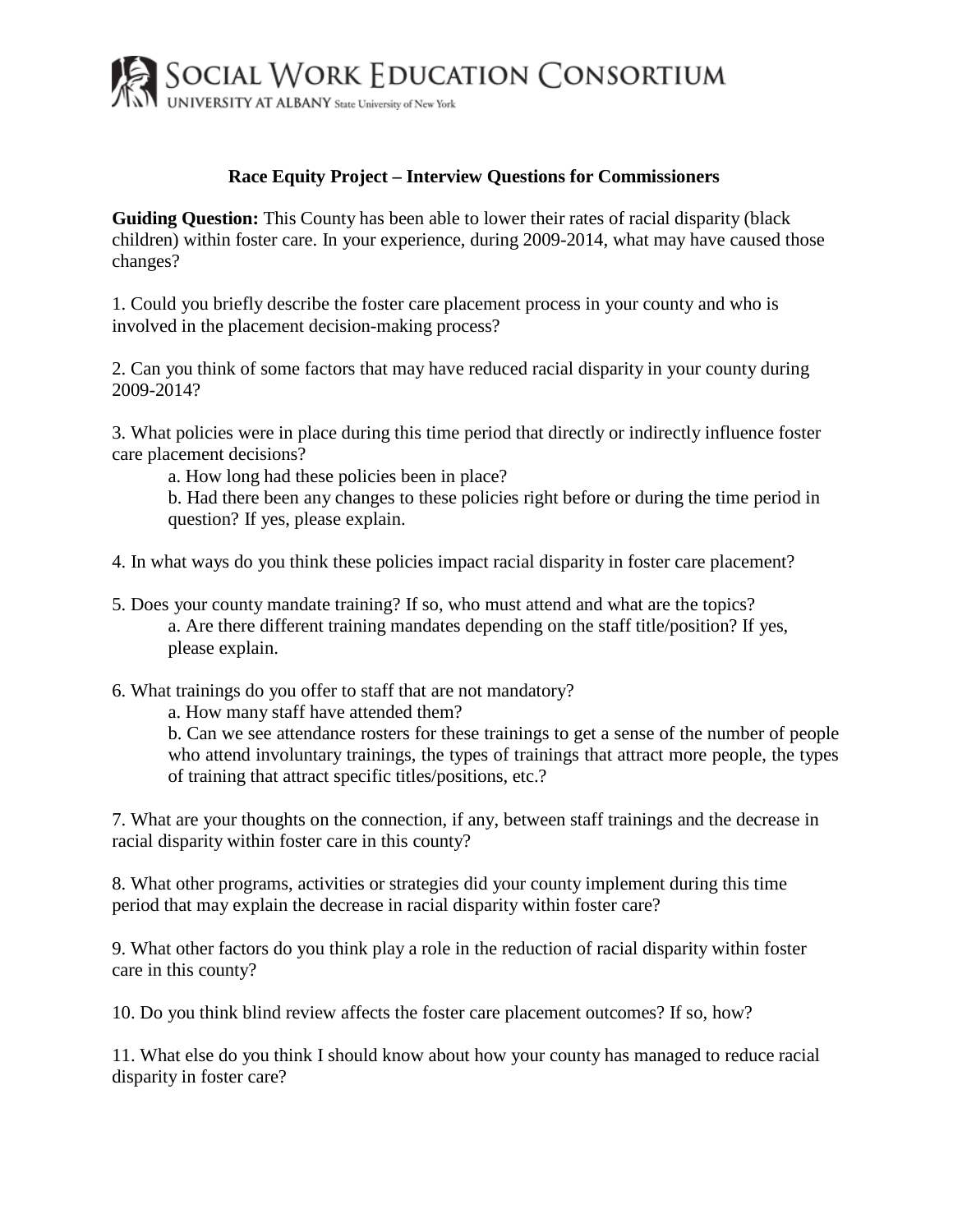

## **Race Equity Project – Interview Questions for Directors of Services**

**Guiding Question:** This County has been able to lower their rates of racial disparity (black children) within foster care. In your experience, during 2009-2014, what may have caused those changes?

1. Could you briefly describe the foster care placement process in your county and who is involved in the placement decision-making process?

2. Can you think of some factors that may have reduced racial disparity in your county during 2009-2014?

3. What policies were in place during this time period that directly or indirectly influence foster care placement decisions?

a. How long had these policies been in place?

b. Had there been any changes to these policies right before or during the time period in question? If yes, please explain.

- 4. In what ways do you think these policies impact racial disparity in foster care placement?
- 5. Does your county mandate training? If so, who must attend and what are the topics? a. Are there different training mandates depending on the staff title/position? If yes, please explain.
- 6. What trainings do you offer to staff that are not mandatory?

a. How many staff have attended them?

b. Can we see attendance rosters for these trainings to get a sense of the number of people who attend involuntary trainings, the types of trainings that attract more people, the types of training that attract specific titles/positions, etc.?

7. What are your thoughts on the connection, if any, between staff trainings and the decrease in racial disparity within foster care in this county?

8. What other programs, activities or strategies did your county implement during this time period that may explain the decrease in racial disparity within foster care?

9. What other factors do you think play a role in the reduction of racial disparity within foster care in this county?

10. What else do you think I should know about how your county has managed to reduce racial disparity in foster care?

11. Do you think blind review affects the foster care placement outcomes? If so, how?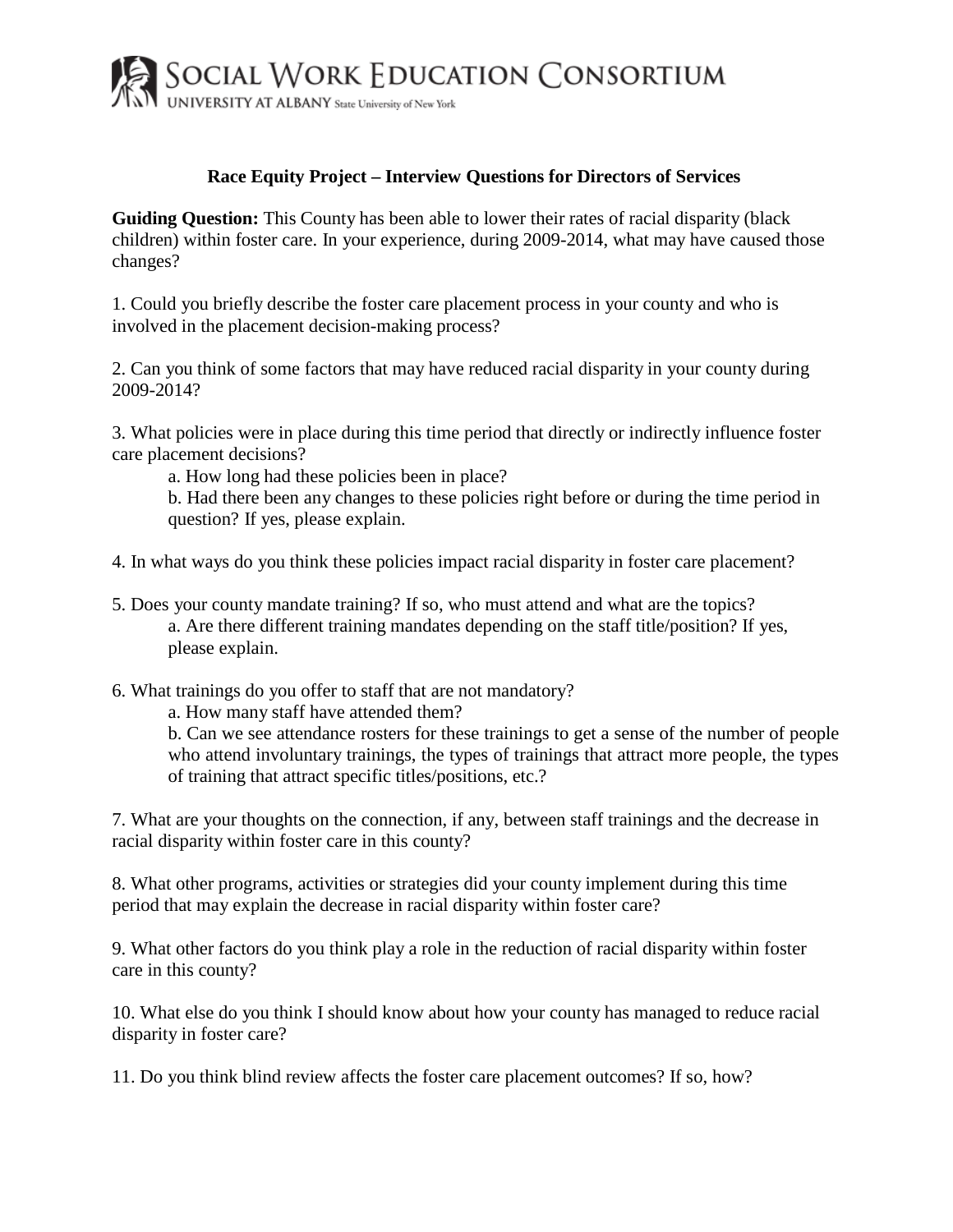

## **Race Equity Project –Focus Group Questions for Supervisors**

**Guiding Question:** This County has been able to lower their rates of racial disparity (black children) within foster care. In your experience, during 2009-2014, what may have caused those changes?

1. What's the goal of your agency in terms of foster care placement?

2. What do you think are necessary abilities of caseworkers for foster care placement decisions? *(e.g.: cultural competence, individual characteristics, relationship with clients, knowledge of agency policies, etc.)*

a. What resources (webinars, trainings, literature) did you offer to improve the abilities during this period?

b. In regards to racial disproportionality, what professional development resources (webinars, trainings, literature) have influenced your staffs' decision making the most and why?

c. Are you satisfied with the resource? How could it be improved?

3. How have you tried to support your staff to be racially sensitive?

4. What resources (individual experiences, relationship with clients, trainings, webinars, agency policies, and literature) were effective in developing caseworkers'/your cultural competence?

a. What are the reasons you believe these to be effective? How could they be improved?

5. What programs, activities or strategies did your county implement during this time period that may explain the decrease in racial disparity within foster care?

6. What other factors do you think play a role in the reduction of racial disparity within foster care in this county?

7. Do you have further recommendations to reduce racial disparity in this county?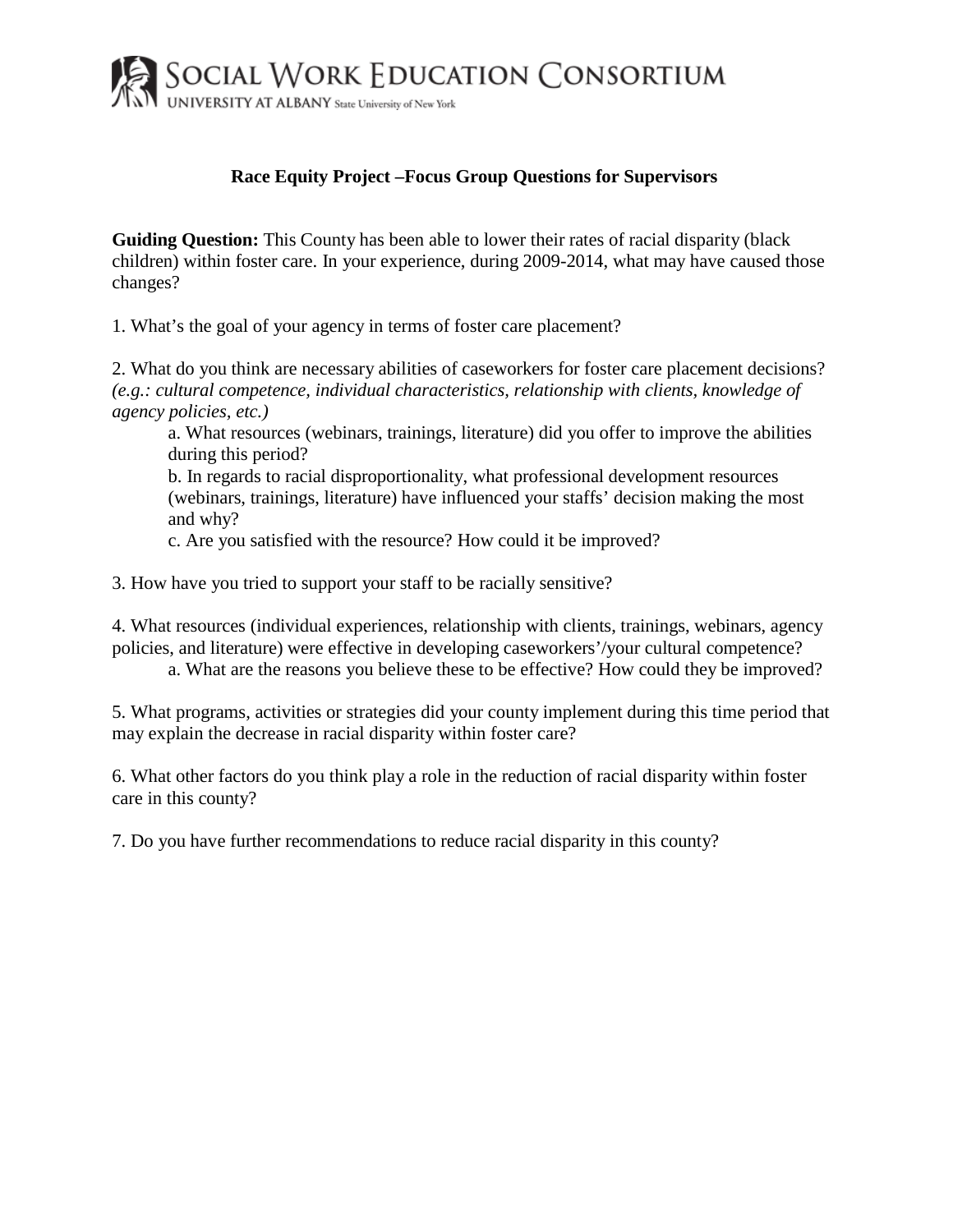

## **Race Equity Project – Interview Questions for Supervisors**

**Guiding Question:** This County has been able to lower their rates of racial disparity (black children) within foster care. In your experience, during 2009-2014, what may have caused those changes?

1. Could you briefly describe the foster care placement process in your county and who is involved in the placement decision-making process?

2. Can you think of some factors that may have reduced racial disparity in your county during 2009-2014?

3. What policies were in place during this time period that directly or indirectly influence foster care placement decisions?

a. How long had these policies been in place?

b. Had there been any changes to these policies right before or during the time period in question? If yes, please explain.

- 4. In what ways do you think these policies impact racial disparity in foster care placement?
- 5. Does your county mandate training? If so, who must attend and what are the topics? a. Are there different training mandates depending on the staff title/position? If yes, please explain.
- 6. What trainings do you offer to staff that are not mandatory?

a. How many staff have attended them?

b. Can we see attendance rosters for these trainings to get a sense of the number of people who attend involuntary trainings, the types of trainings that attract more people, the types of training that attract specific titles/positions, etc.?

7. What are your thoughts on the connection, if any, between staff trainings and the decrease in racial disparity within foster care in this county?

8. What other programs, activities or strategies did your county implement during this time period that may explain the decrease in racial disparity within foster care?

9. Do you think blind review affects the foster care placement outcomes? If so, how?

10. What specific strategies do you see your caseworkers implementing that you believe are effective in reducing racial disparity within foster care in this county?

a. Are these strategies taught to all caseworkers? Where and how do they learn them? b. Do some caseworkers do certain things that are not taught but are particularly effective? What are they? c. Tell me about some strategies that you consider to be ineffective in reducing racial disparity in foster care.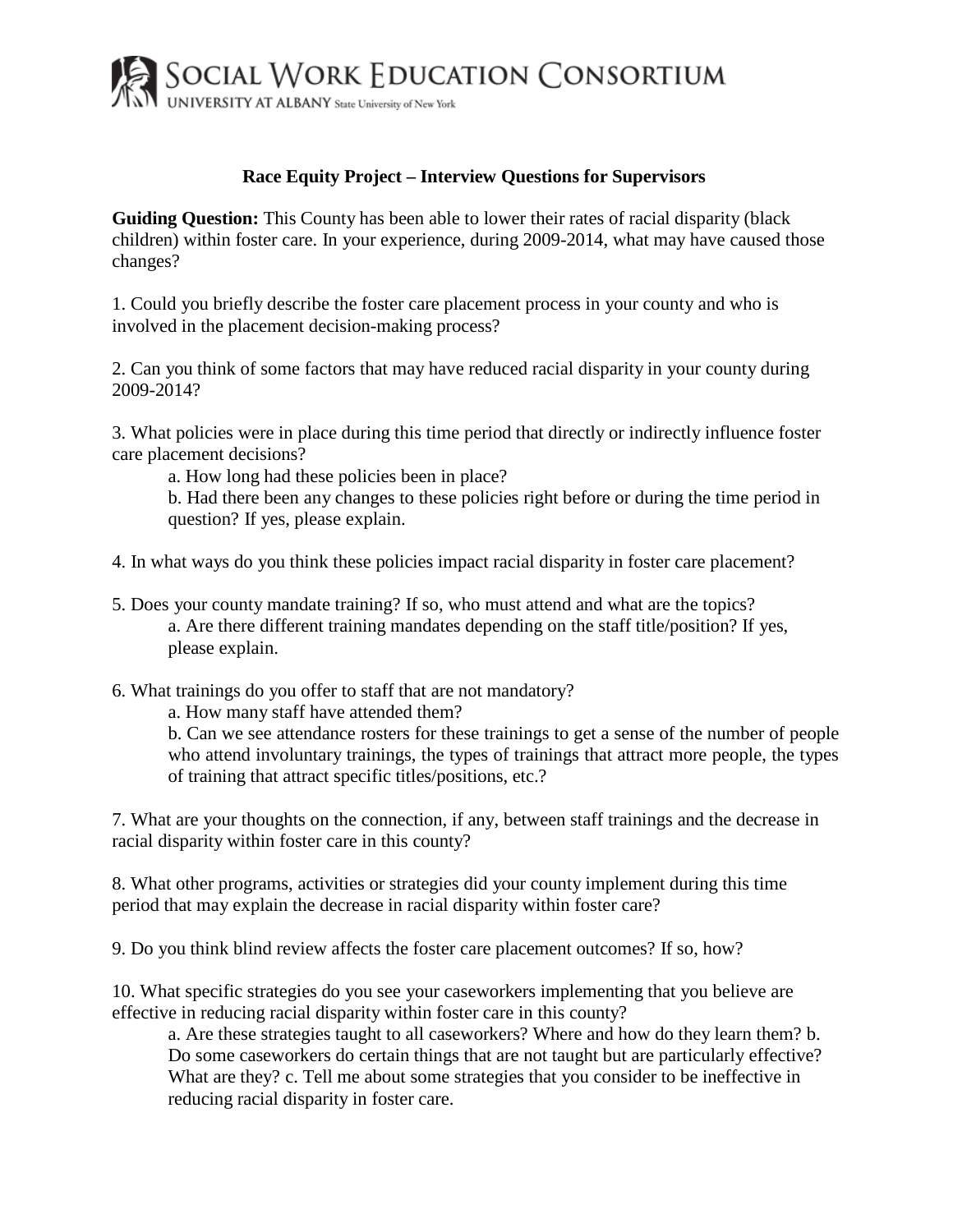

11. What obstacles have you encountered that hinder caseworkers from reducing the racial disparity within foster care?

- a. How do they impede progress?
- b. What do you think would be helpful in eliminating these barriers?

12. What other factors do you think play a role in the reduction of racial disparity within foster care in this county?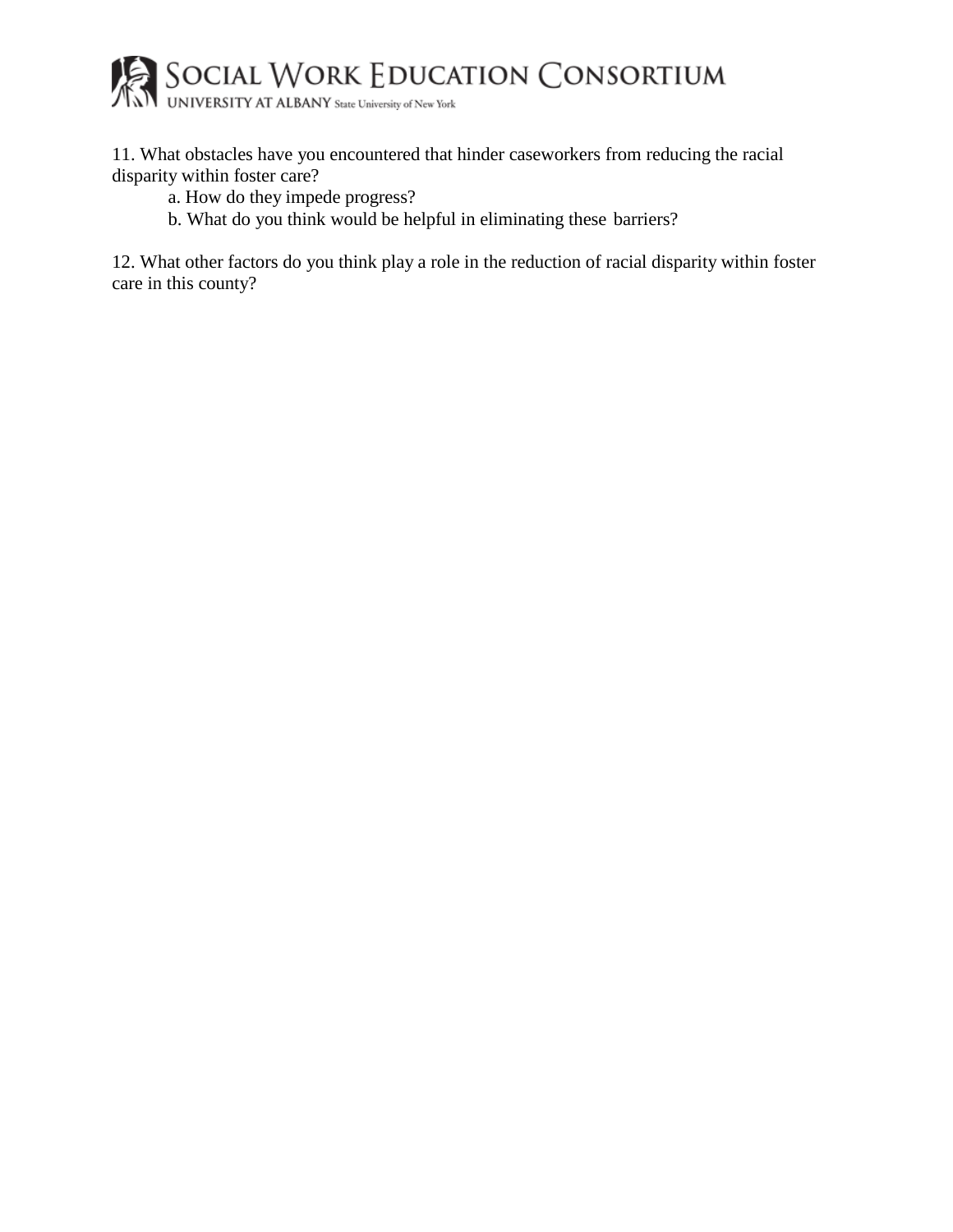# **Appendix B**

## **Master Codebook**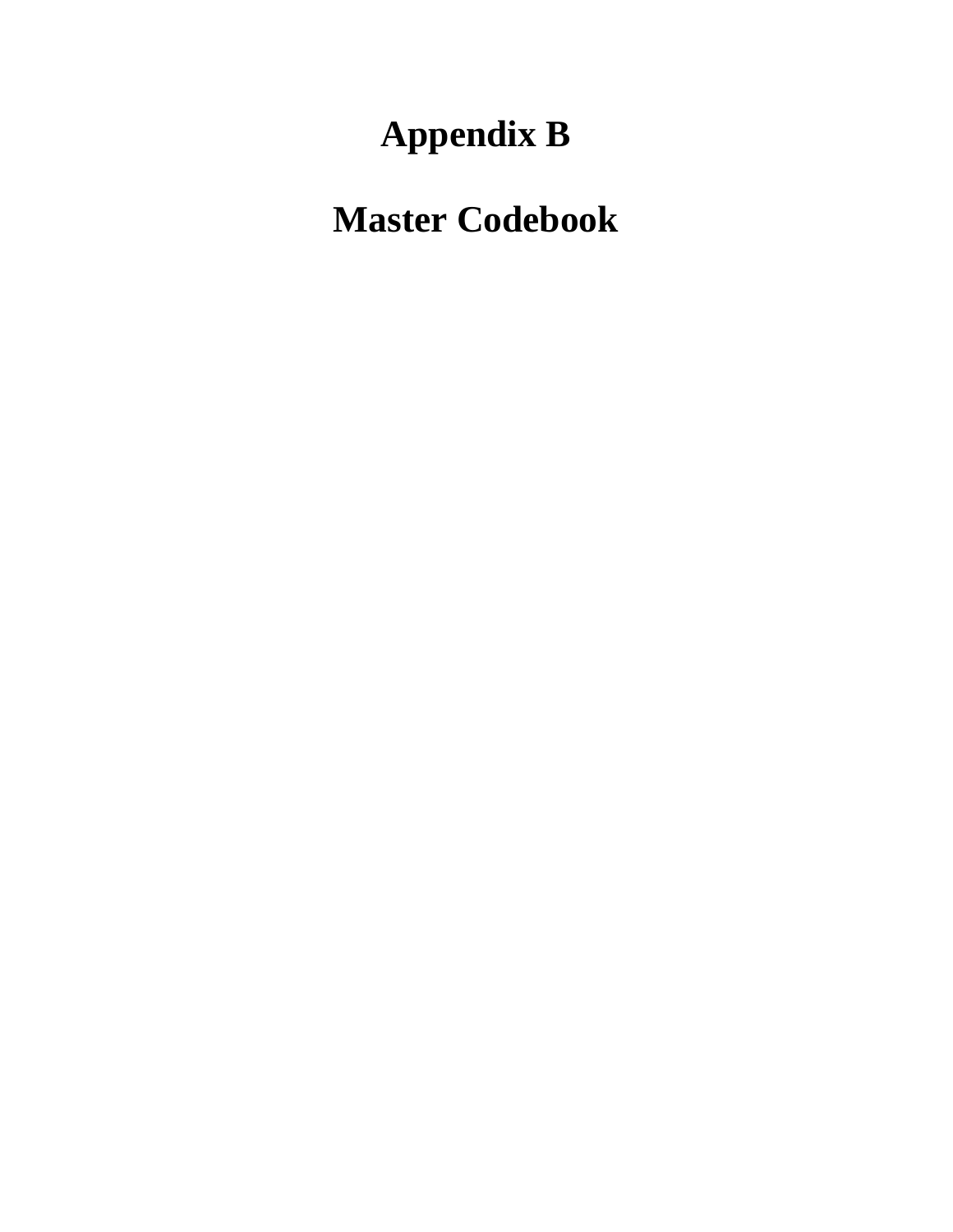## **Master Code Book**

Codes, Definitions and Examples

| <b>Code</b>                               | <b>Description</b>                                                                                                      | <b>Example</b>                                            | <b>Location</b>                                                                                                              |
|-------------------------------------------|-------------------------------------------------------------------------------------------------------------------------|-----------------------------------------------------------|------------------------------------------------------------------------------------------------------------------------------|
| <b>Preventive Services</b>                | Services that the community<br>provides to families in an effort<br>to prevent removal.                                 | Substance<br>Abuse<br>Treatment                           | Nassau Co. FG/AD;<br>page 7                                                                                                  |
|                                           |                                                                                                                         | "Let's go to<br>Kindergarten"<br>"Imagination<br>Library" | Onondaga CPS Director,<br>Caseworkers                                                                                        |
| <b>Decision-Making</b><br><b>Process</b>  | The organizational procedure<br>that occurs each time a child is<br>removed from their home.                            | <b>Blind Removals</b>                                     | Nassau; CPS Director &<br>Supervisors, Children's<br><b>Services Director</b>                                                |
| <b>Staff Development</b>                  | Trainings, courses or webinars<br>provided to staff                                                                     | RELE - Katib<br>Waheed                                    | Nassau; Supervisors,<br>Caseworkers                                                                                          |
|                                           |                                                                                                                         | <b>Bridges Out of</b><br>Poverty                          |                                                                                                                              |
| (1) Diversity, Cultural<br>sensitivity    | Centered around racial equity,<br>cultural competence and<br>poverty/oppression.                                        |                                                           | Nassau; CPS Director &<br>Supervisors, Children's<br>Services Director,<br>Caseworkers Onondaga;<br>Supervisors, Caseworkers |
| (2) Family engagement                     | Centered around family/relative<br>engagement and legal training                                                        |                                                           | Onondaga; Supervisors,<br>Caseworkers                                                                                        |
|                                           | (Note: Onondaga supervisors<br>discussed this aspect of training<br>a lot more than diversity/cultural<br>sensitivity). |                                                           | Nassau; Caseworkers                                                                                                          |
| <b>Community</b><br><b>Collaborations</b> | Partnering with other systems<br>that impact children and families Happen"<br>in the community.                         | "Make It                                                  | Nassau; CPS Director,<br>Children's Services<br><b>Director</b>                                                              |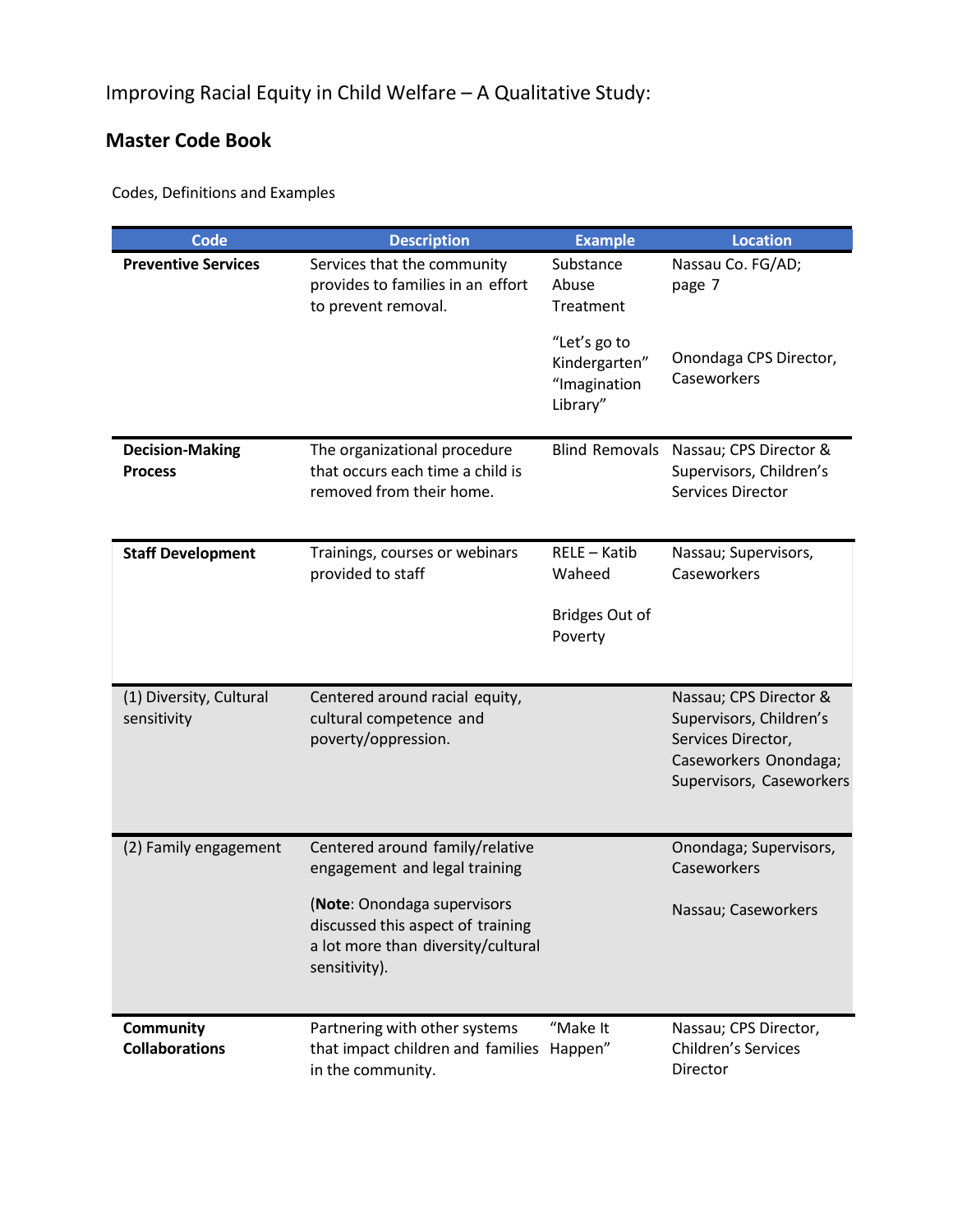| (1) School-<br>Initiativ                                                | Schools are providing<br>resources, services<br>programs to children<br>families in an effort to<br>risk and increase                                                                                                                    | Family<br>Onondaga;<br>Support for<br>Student<br>Success;<br>Syracuse                                         |
|-------------------------------------------------------------------------|------------------------------------------------------------------------------------------------------------------------------------------------------------------------------------------------------------------------------------------|---------------------------------------------------------------------------------------------------------------|
| <b>Case Practice</b><br><b>Development</b>                              | The instance where<br>caseworker practice has<br>developed into a more<br>thorough assessment of child<br>safety, family resources &<br>more widespread options to<br>prevent removal.<br><b>Family Finding</b><br>Units KinGap FAR      | Nassau<br>Onondaga                                                                                            |
| (1) Family assessment<br>response<br>(FAR)                              | A separate unit in CPS, which is<br>distinguishable from the investigative<br>track that engages families in depth. This<br>started as a pilot in NYS. Some states have<br>opted out now, but both Nassau and<br>Onondaga implement FAR. | Nassau; CPS Director &<br>Supervisors, Children's Services<br>Director, Caseworkers<br>Onondaga; Supervisors  |
| (2) Family meetings,<br>family recruitment and<br>alternative resources | Caseworkers actively search and engage<br>alterative to foster care (e.g. relatives,<br>kinship, godparents, neighbors, etc.)                                                                                                            | Nassau; Children's Services<br>Director, Supervisors,<br>Caseworkers<br>Onondaga; Supervisors,<br>Caseworkers |
| (3) Caseworker<br>Characteristics                                       | Individual characteristics of caseworkers<br>utilized to prevent removals.                                                                                                                                                               | Nassau; Caseworkers                                                                                           |
| (A) Collaboration                                                       | Willingness to come together with other<br>workers to provide services to at risk<br>families and children to prevent removals.                                                                                                          | Nassau; Caseworkers                                                                                           |
| (B) Initiative                                                          | Willingness to go above and beyond the<br>job description to provide services to at<br>risk families and children.                                                                                                                       | Nassau; Caseworkers                                                                                           |
| (C) Deliberation                                                        | Willingness to launch a thorough<br>investigation based on facts and all<br>surrounding circumstances of the case<br>before making a removal decision.                                                                                   | Nassau; Caseworkers                                                                                           |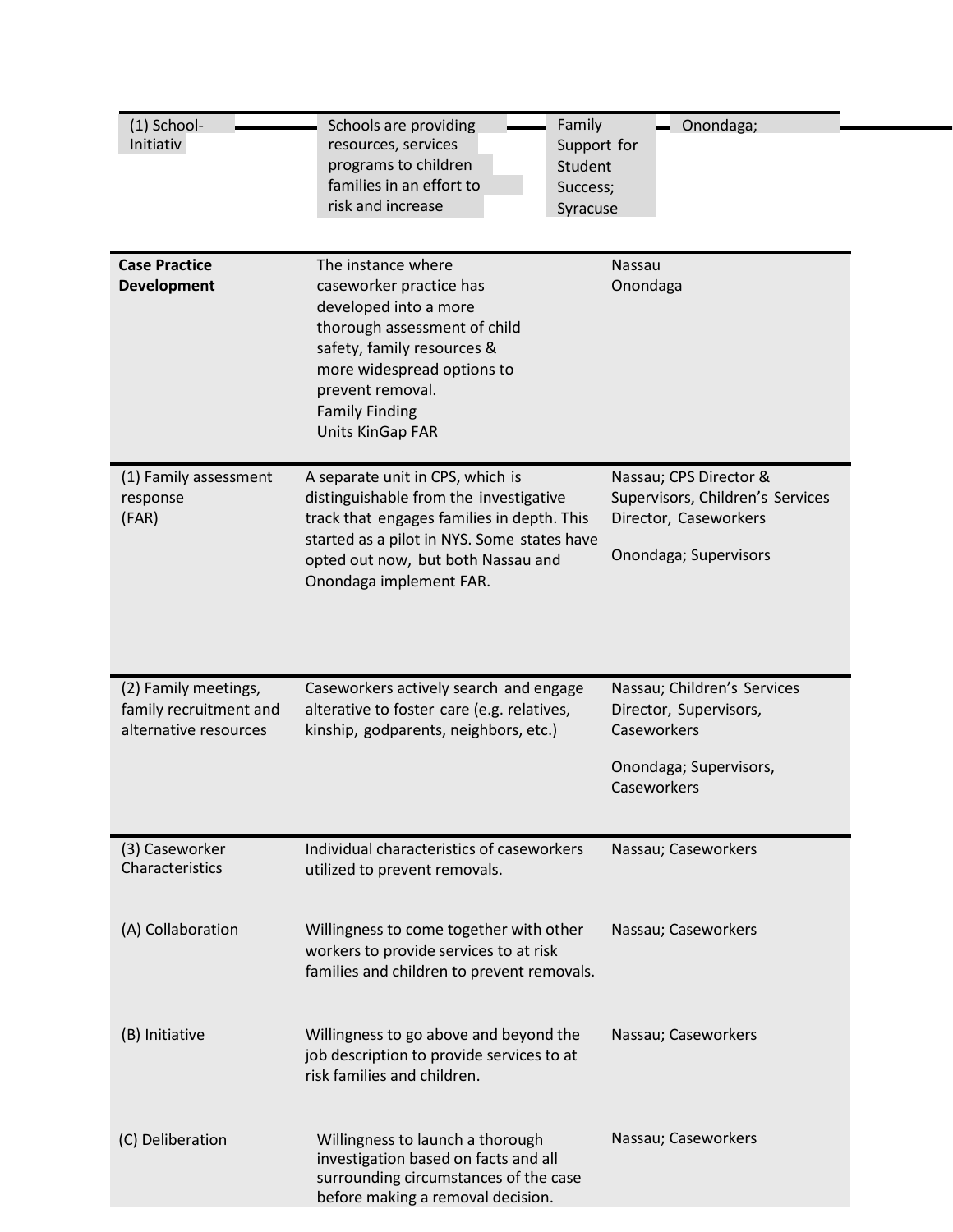| <b>Workforce Diversity</b>                        | A workforce that is made up<br>of varying ethnicities, cultures<br>and races.<br>(Note: Supervisor focus group<br>in Onondaga admitted that<br>they do not have workforce<br>diversity. They didn't interpret<br>this in anyway that it may<br>have in impact on racial<br>equity, but they mentioned<br>that they do not have many<br>African American<br>caseworkers. Also they did not<br>have anyone readily available<br>for large refugee populations). | Nassau<br>County's<br>workforce<br>collectively<br>speaks over 40<br>different<br>languages. | FF w/ Commissioner<br>page 4<br>Nassau; Caseworkers<br>Onondaga; Caseworkers |
|---------------------------------------------------|---------------------------------------------------------------------------------------------------------------------------------------------------------------------------------------------------------------------------------------------------------------------------------------------------------------------------------------------------------------------------------------------------------------------------------------------------------------|----------------------------------------------------------------------------------------------|------------------------------------------------------------------------------|
| Inter-organizational<br>structure<br>and culture  | The level of coordination and<br>trust among various<br>departments.                                                                                                                                                                                                                                                                                                                                                                                          | Shared space<br>Lunch and<br>laugh<br>Mandatory<br>training                                  | Nassau; Supervisors                                                          |
| <b>System of Care</b>                             | A streamlined process that<br>makes easier for families to<br>approach, engage in services<br>and remain in services.                                                                                                                                                                                                                                                                                                                                         | Oncare<br>(e.g. making<br>one phone<br>call)                                                 | Onondaga; CPS Director                                                       |
| <b>Role of Judge (Court</b><br>System)            | The judge encourages<br>caseworkers to look for<br>alternatives.                                                                                                                                                                                                                                                                                                                                                                                              |                                                                                              | Onondaga; Supervisors,<br>Caseworkers                                        |
| <b>Interim Support before</b><br><b>Placement</b> | A place where children and<br>youth stay before the foster<br>care decision is made. During<br>this time, both the kids and<br>families take time to stabilize.<br>They also receive one-on-one<br>services (e.g. therapy). The<br>ultimate goal is to return the<br>kids to their family.                                                                                                                                                                    | <b>Family Support</b><br>Center                                                              | Onondaga; CPS Director                                                       |